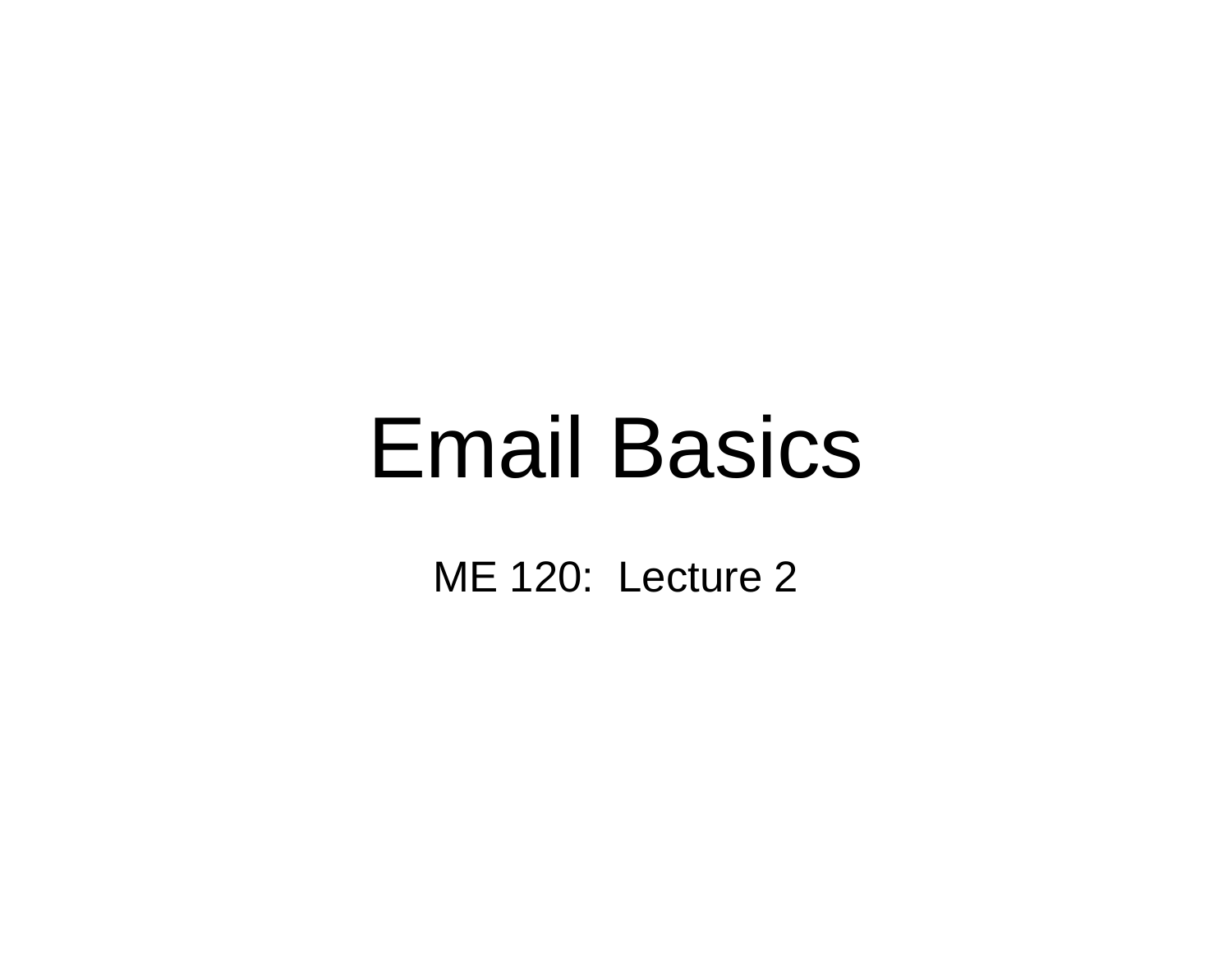### Purpose

Establish guidelines for effective email suitable for engineering professionals.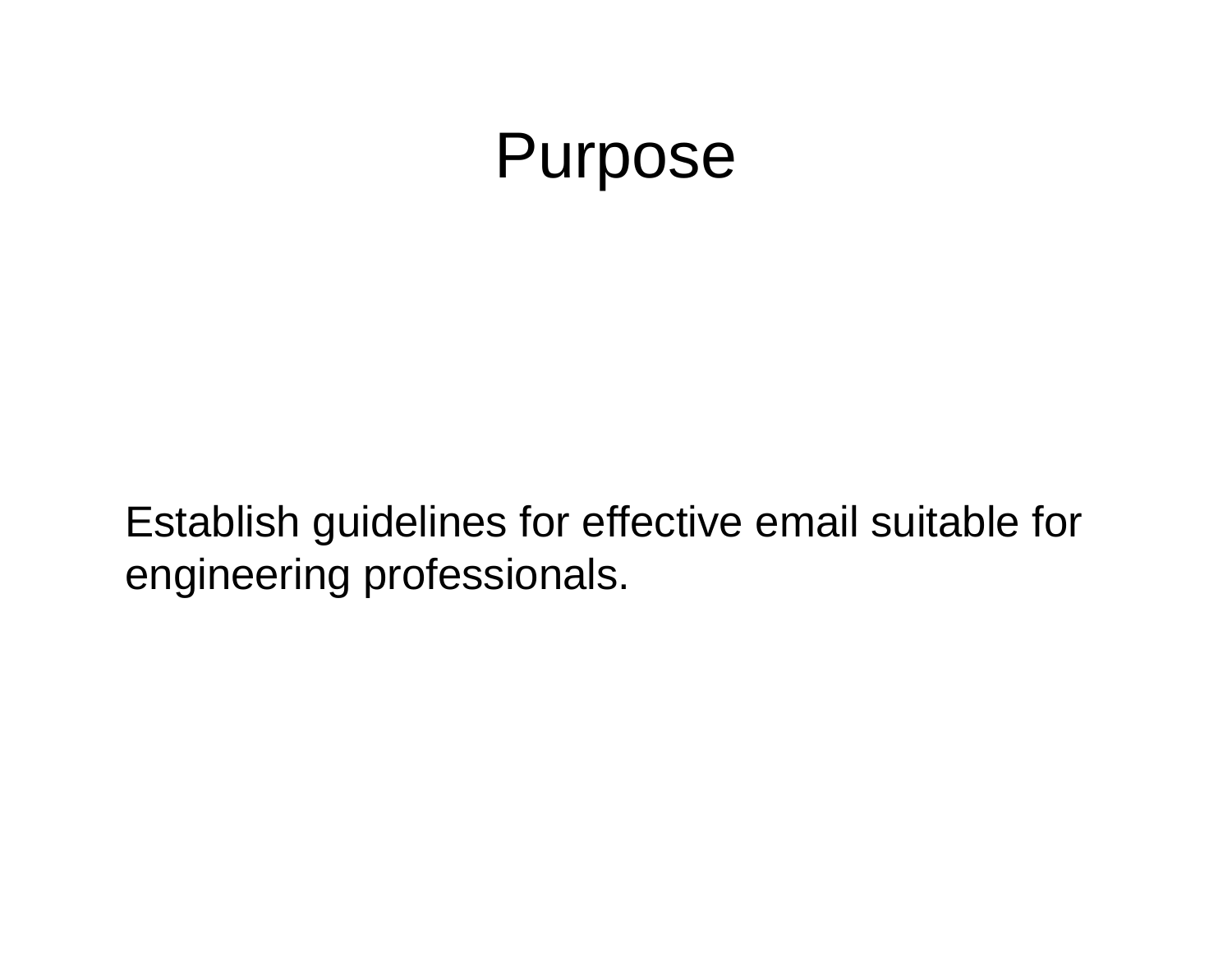### Email for work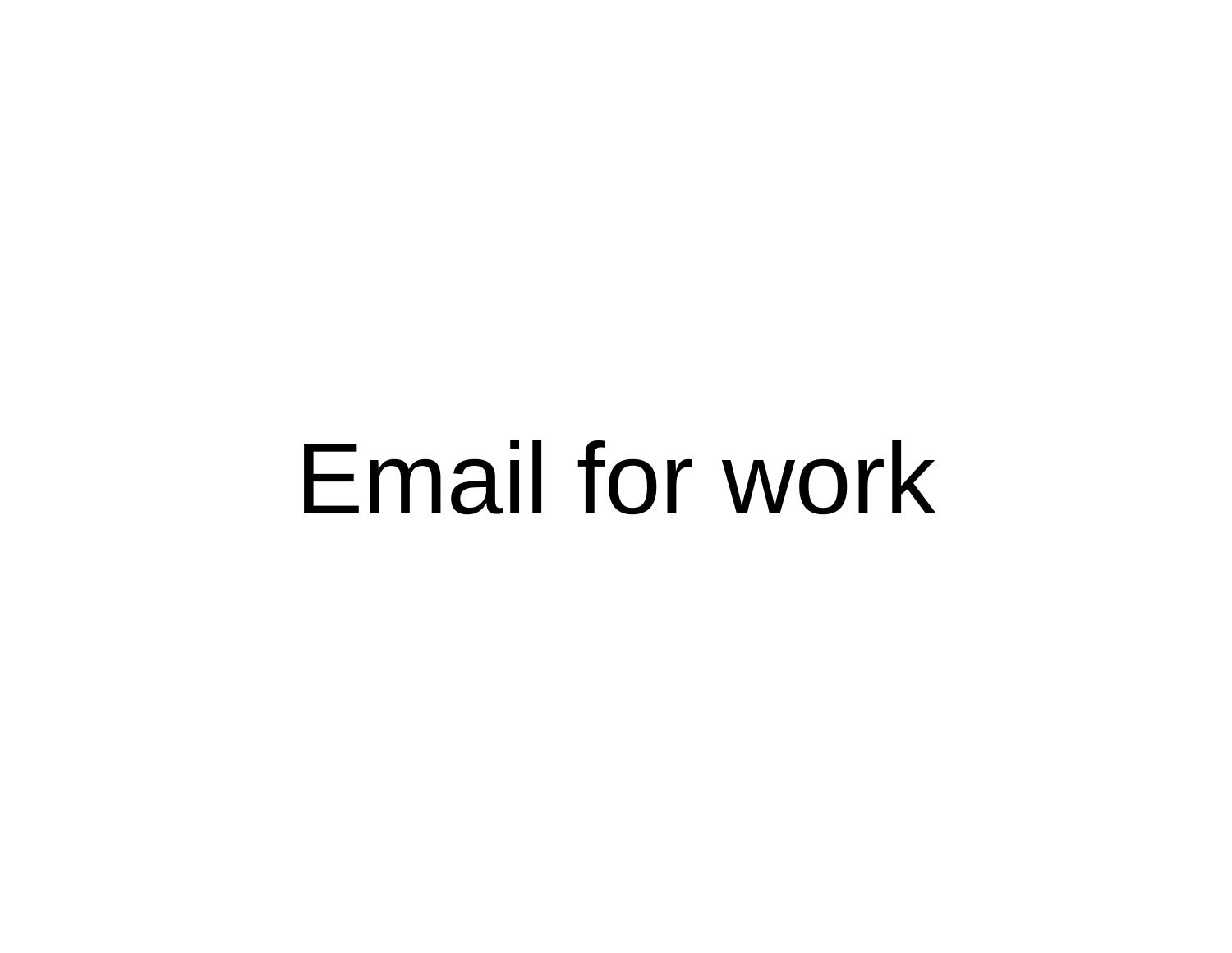# Email for Work

Email is so common that we can forget that the rules are different in a business environment.

- Everything is saved.
- You cannot control where your email goes after you send it.
- Your email establishes your professional reputation.
	- ‣ Style
	- ‣ Substance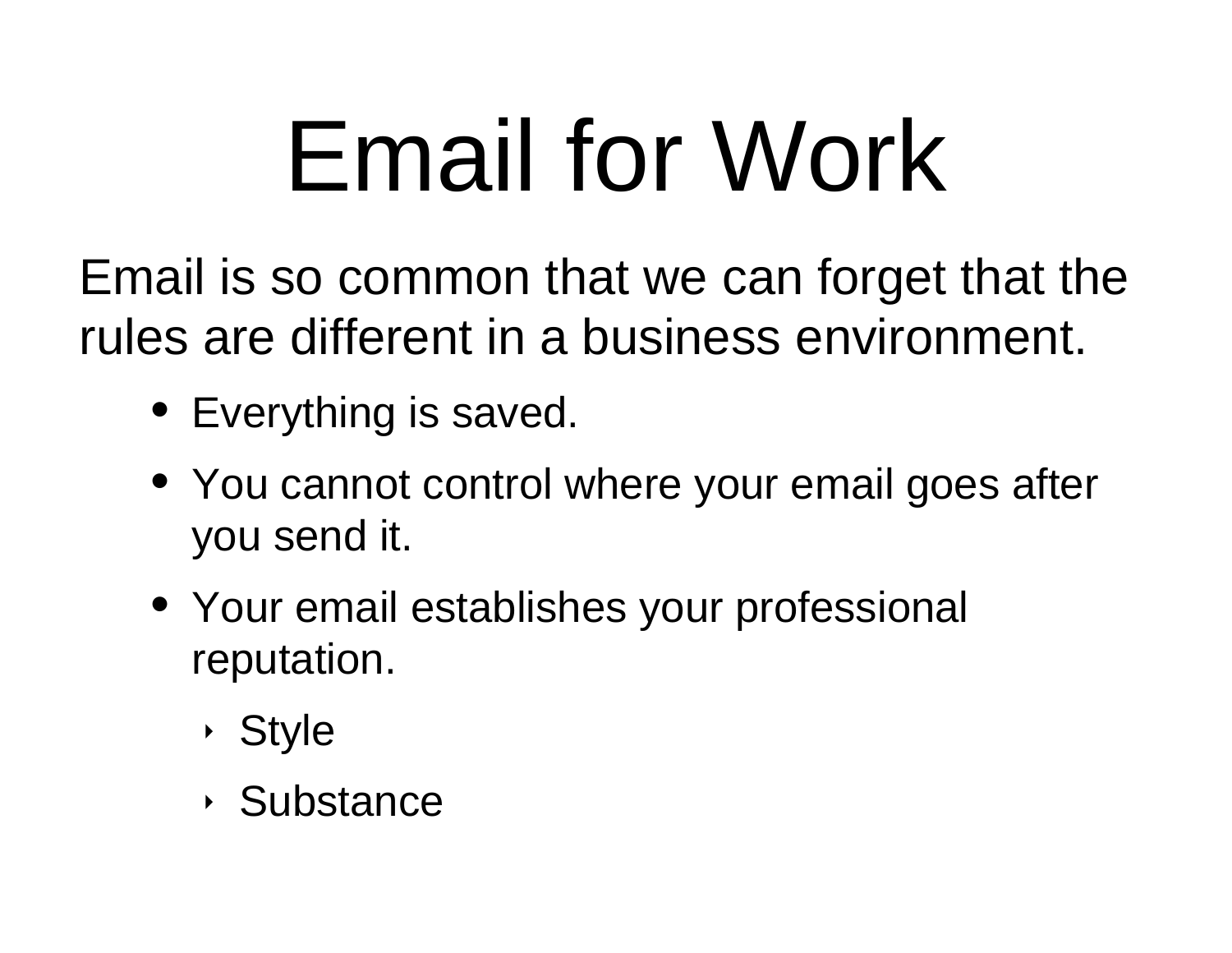# Start with bad examples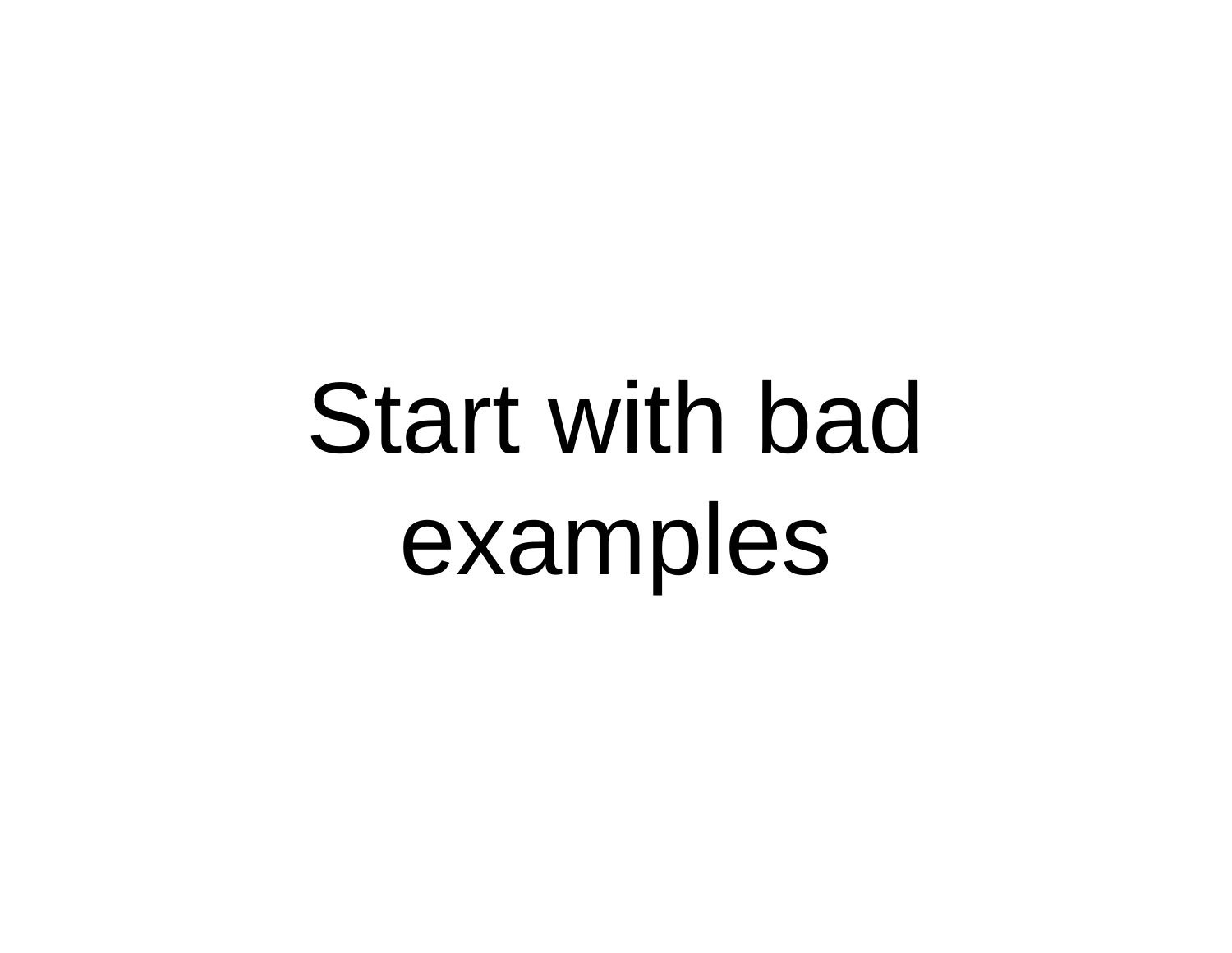

Jill To: From: Joe Re:

the report is due tomorrow we'll discuss it at the meeting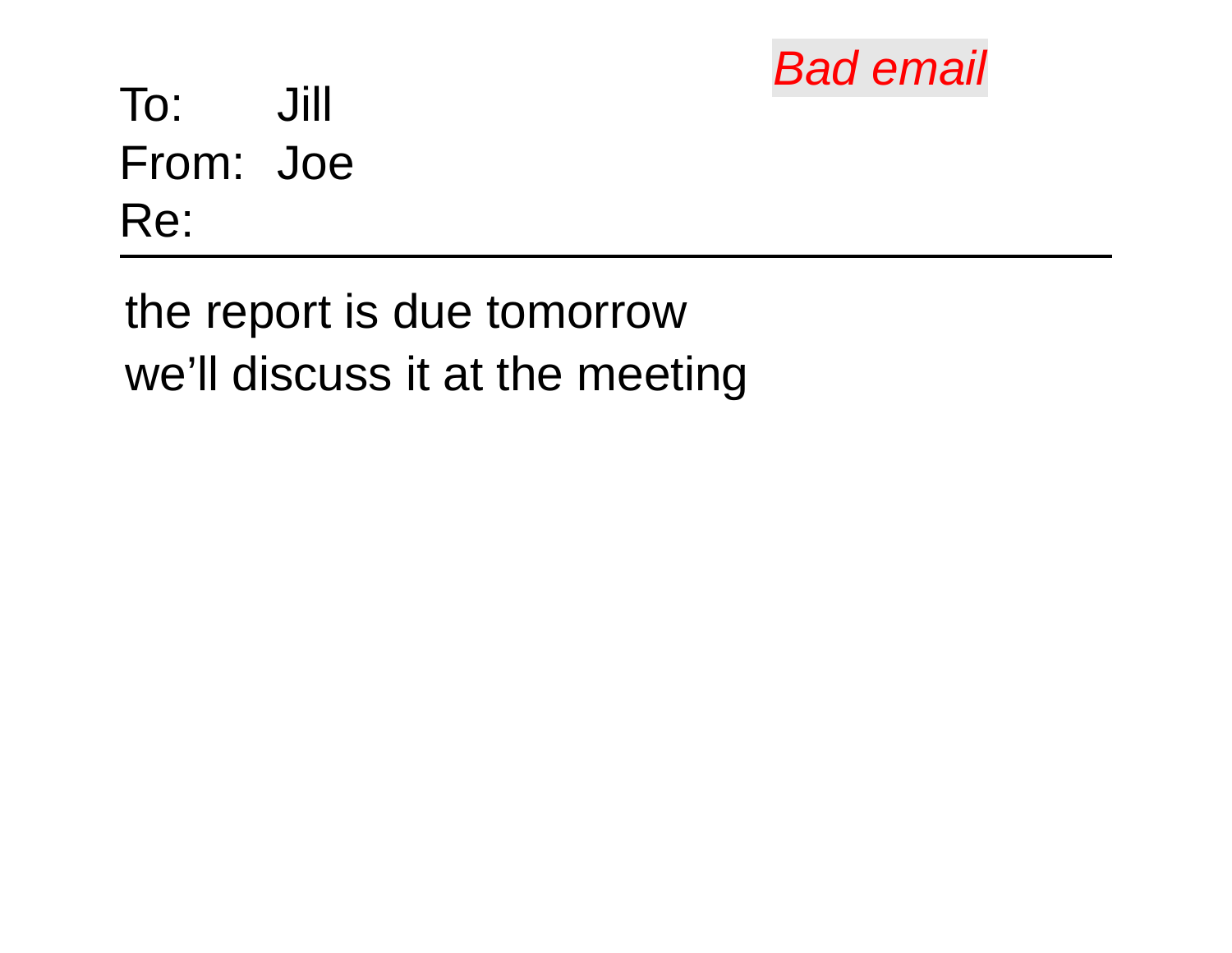

the report is due tomorrow we'll discuss it at the meeting

> Use a subject line that allows the recipient to sort and later find your message. Longer subject lines are better than terse, ambiguous subject lines.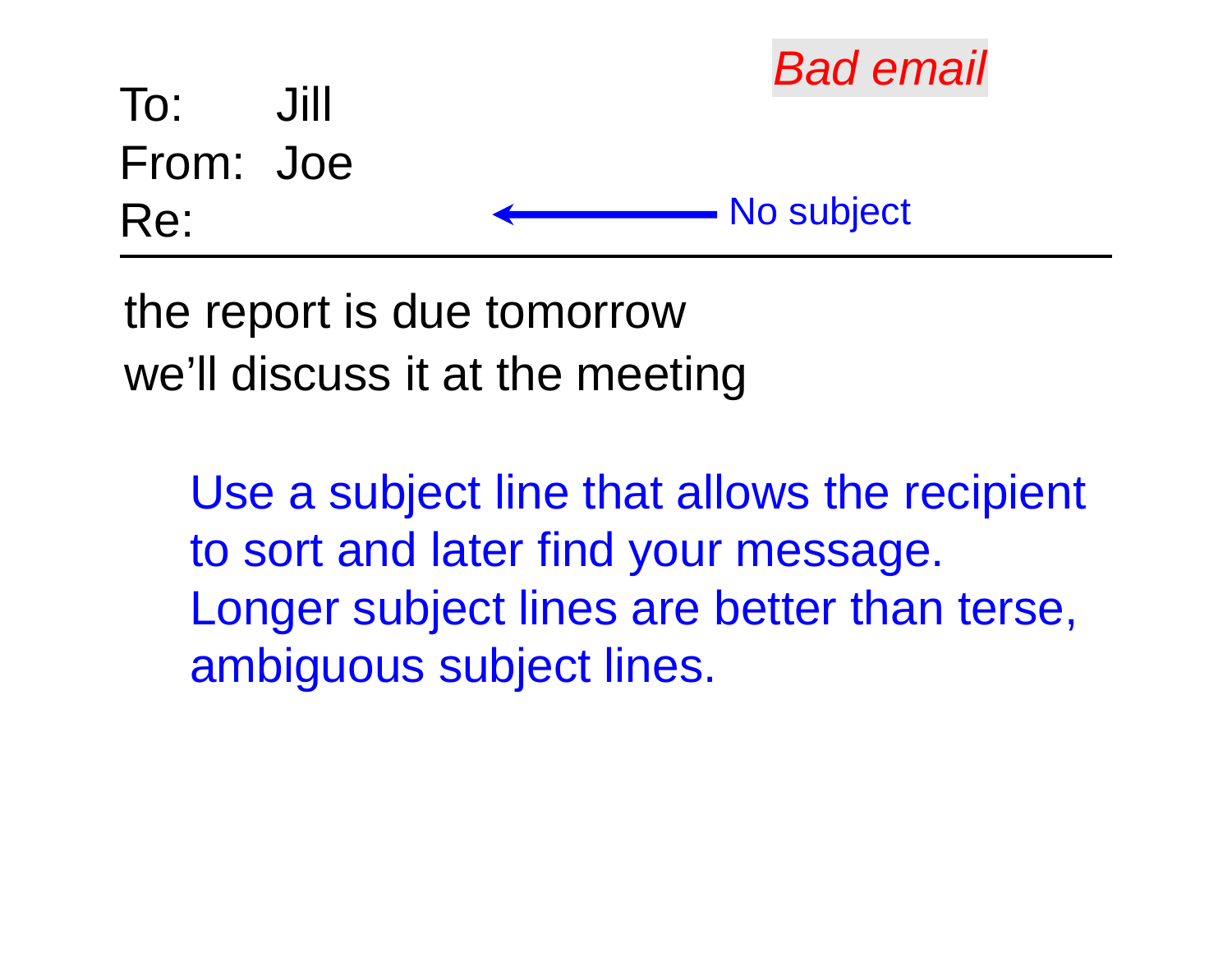

the report is due tomorrow we'll discuss it at the meeting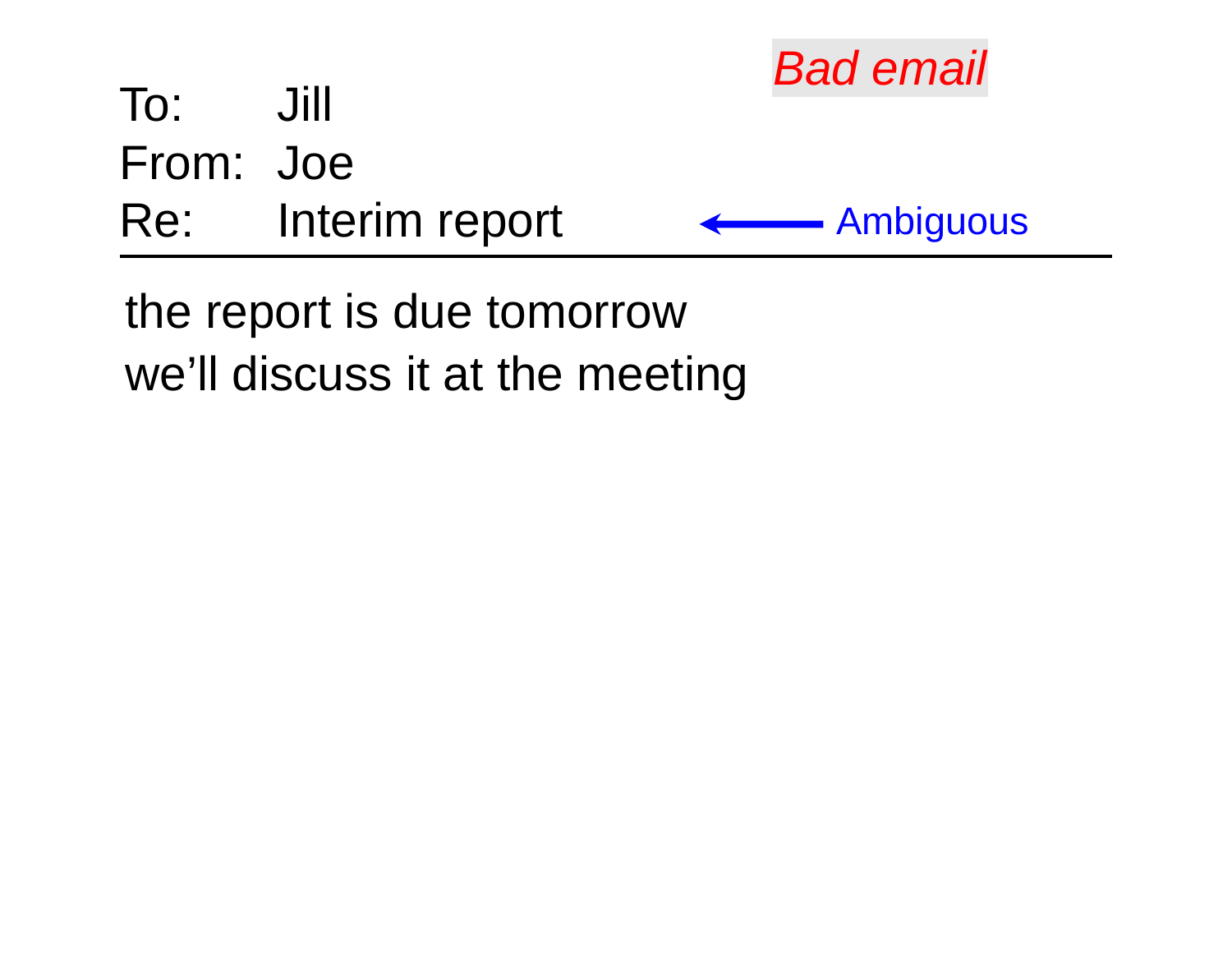

From: Joe

Re: Interim report on lab test <— Still ambiguous

the report is due tomorrow we'll discuss it at the meeting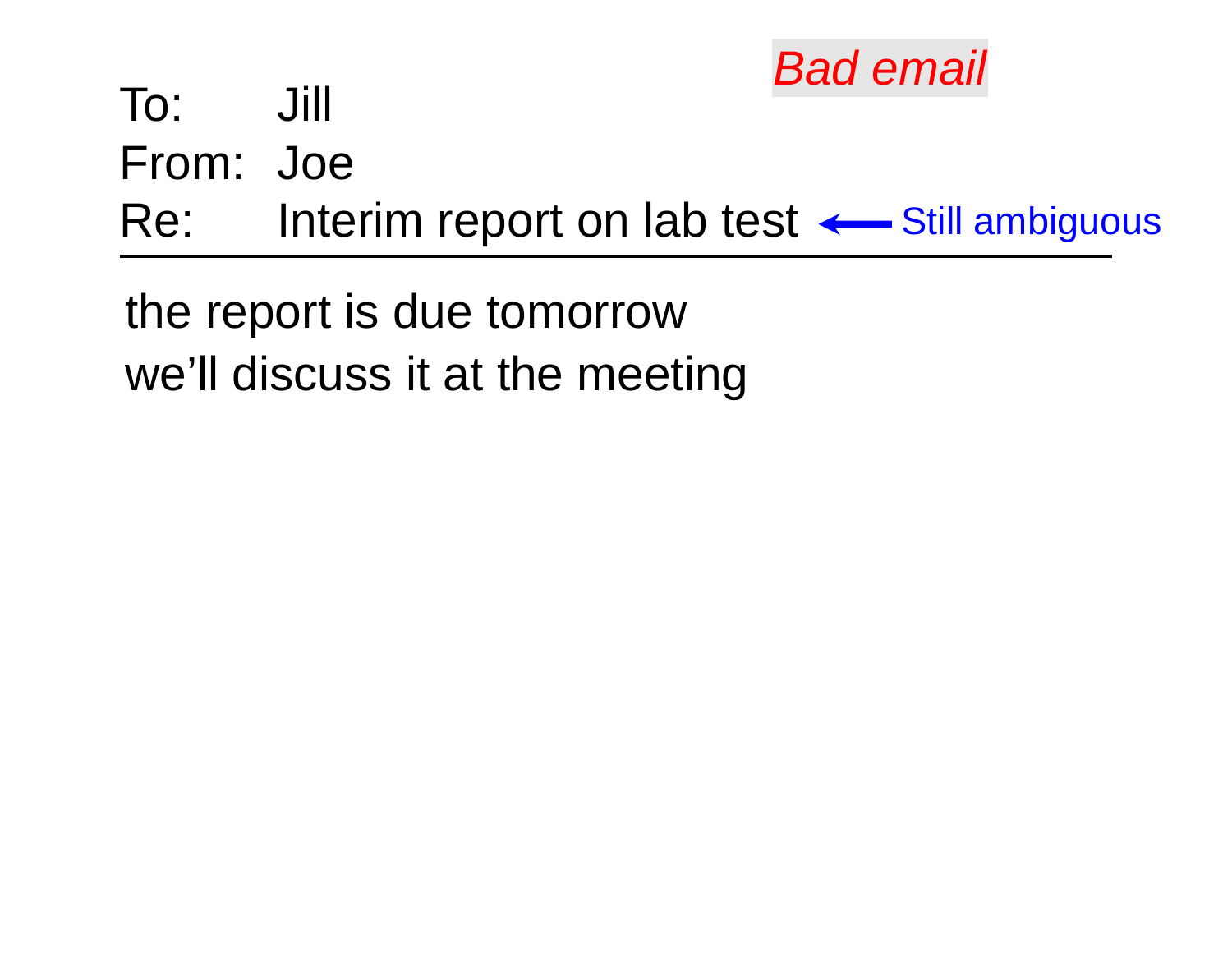

From: Joe

Interim report on lab test for new muffler Re:

the report is due tomorrow we'll discuss it at the meeting

Better. We still don't know which muffler.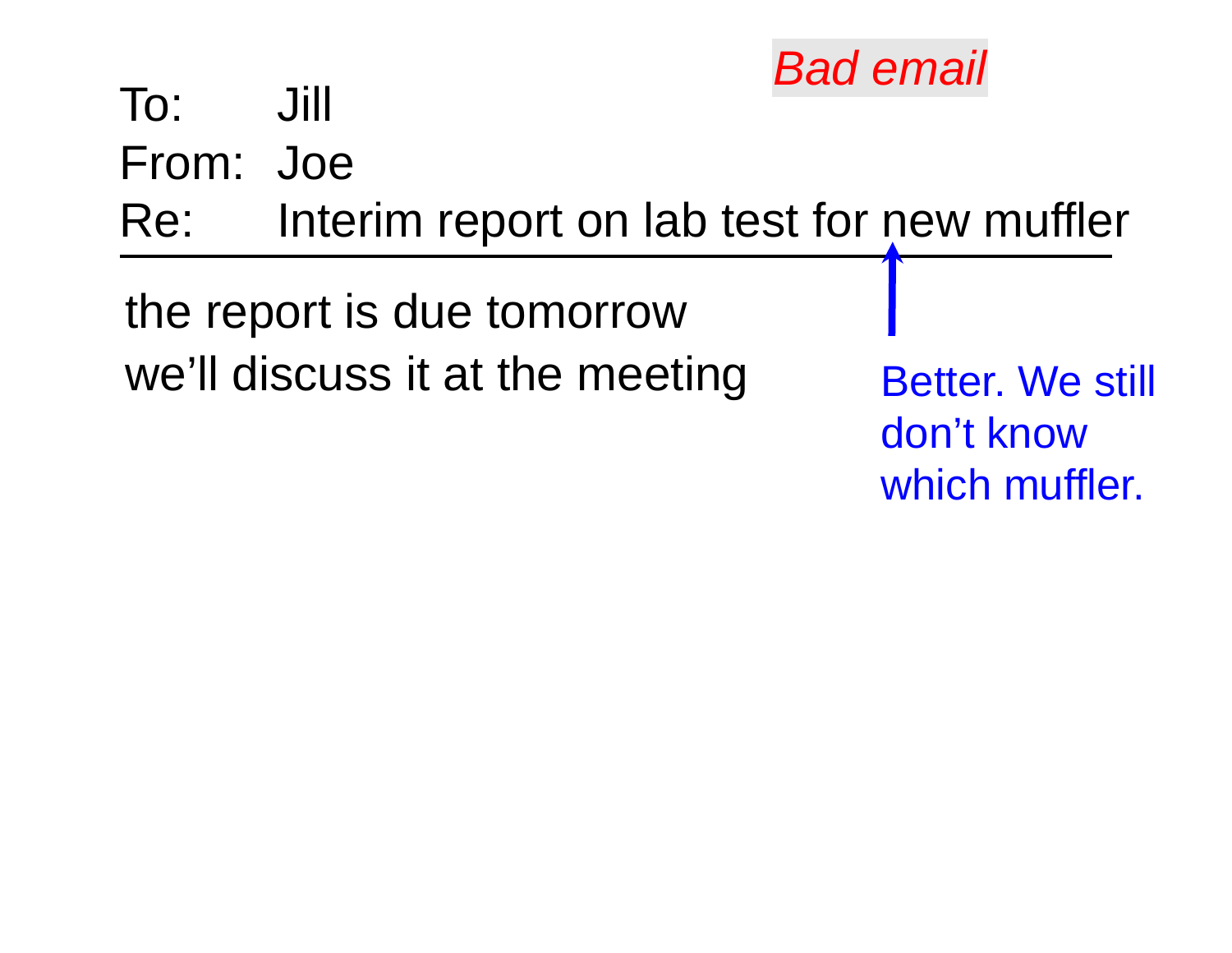

From: Joe

Re: Interim report on lab test for new muffler

the report is due tomorrow we'll discuss it at the meeting

No capitalization, no punctuation.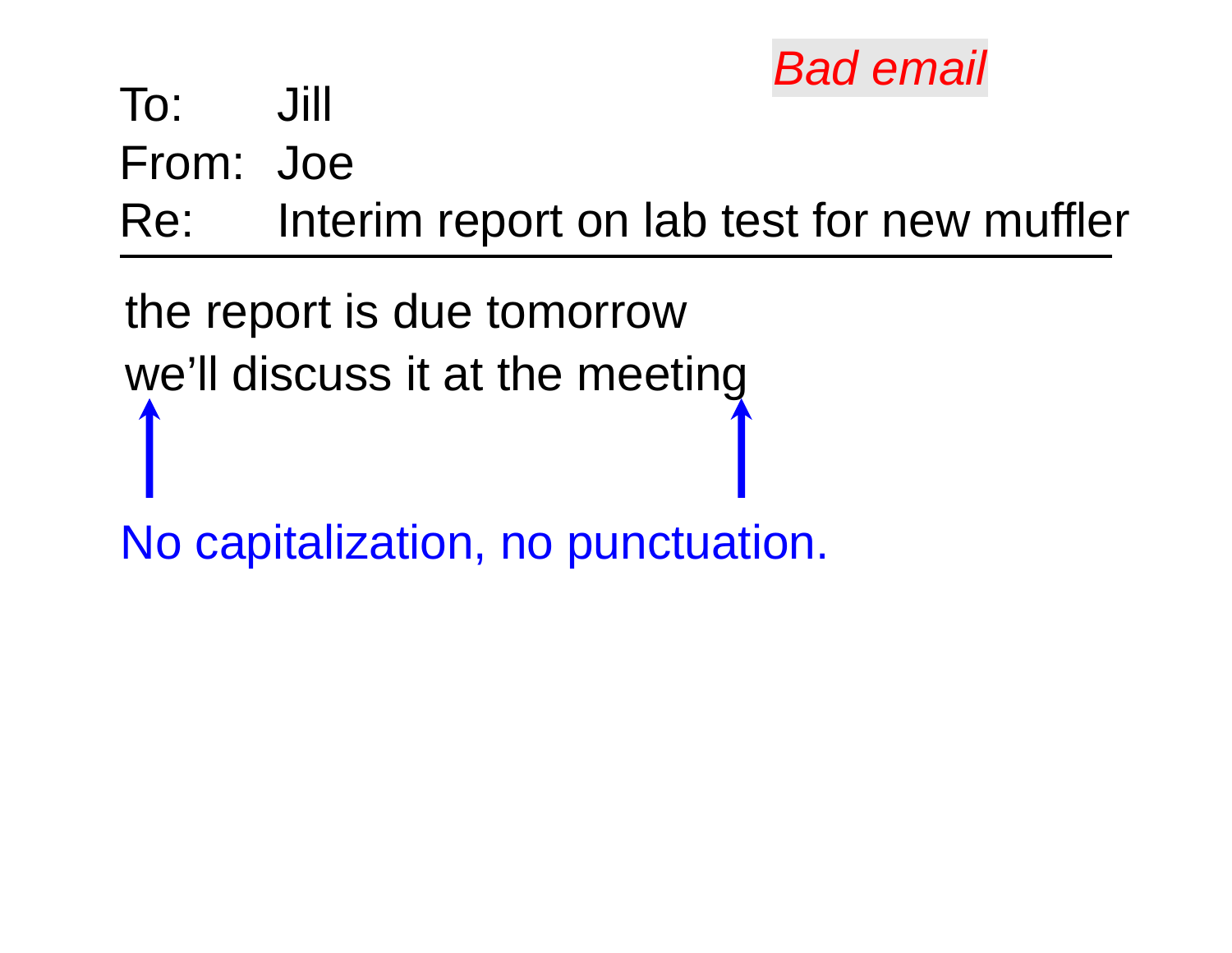

From: Joe

Re: Interim report on lab test for new muffler

the report is due tomorrow we'll discuss it at the meeting

No capitalization, no punctuation.

Message:

I'm so lazy that holding the shift key and typing a period are too much effort.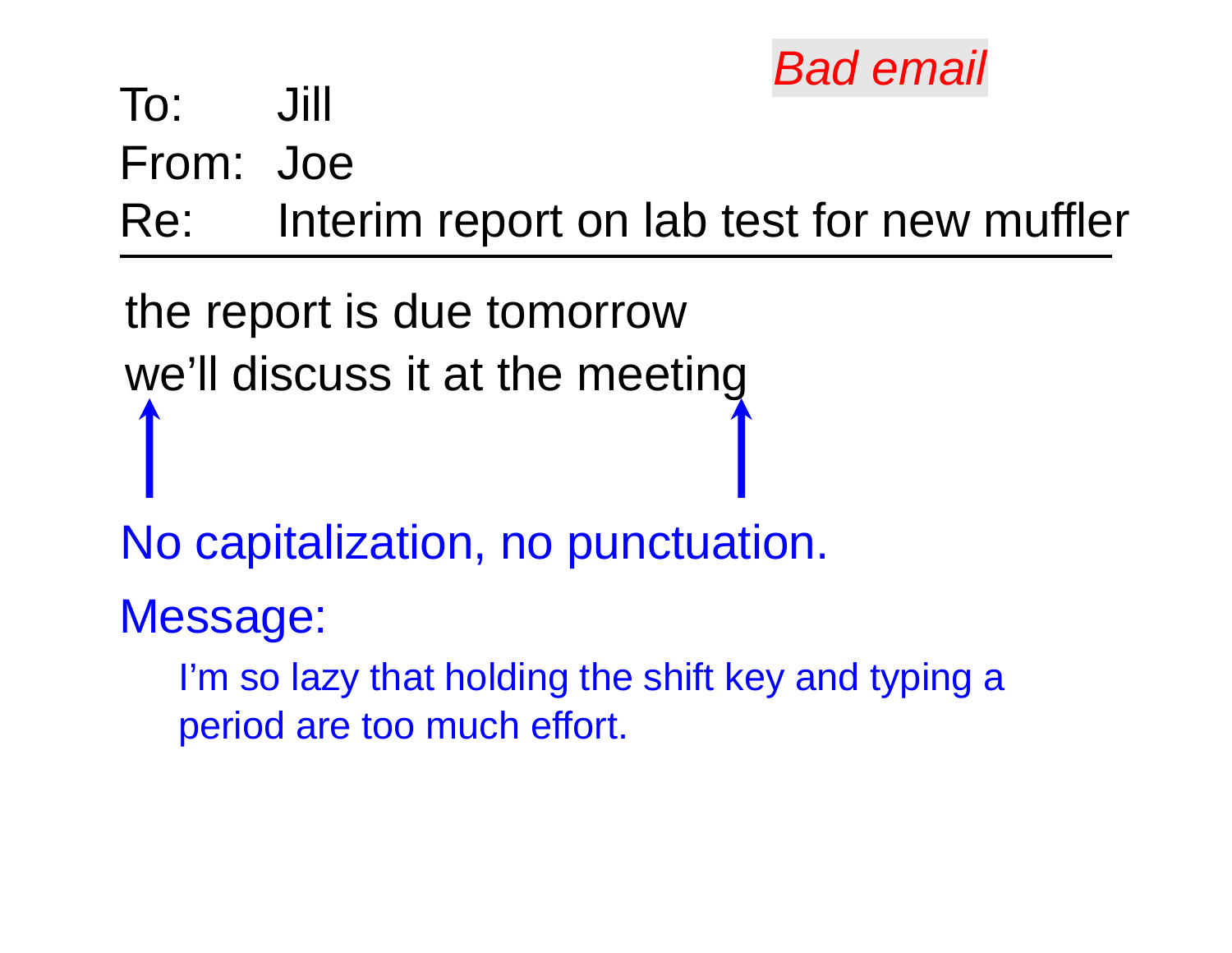

From: Joe

Re: Interim report on lab test for new muffler

the report is due tomorrow we'll discuss it at the meeting

No capitalization, no punctuation.

Message:

I'm so lazy that holding the shift key and typing a period are too much effort.

Or, you are unimportant.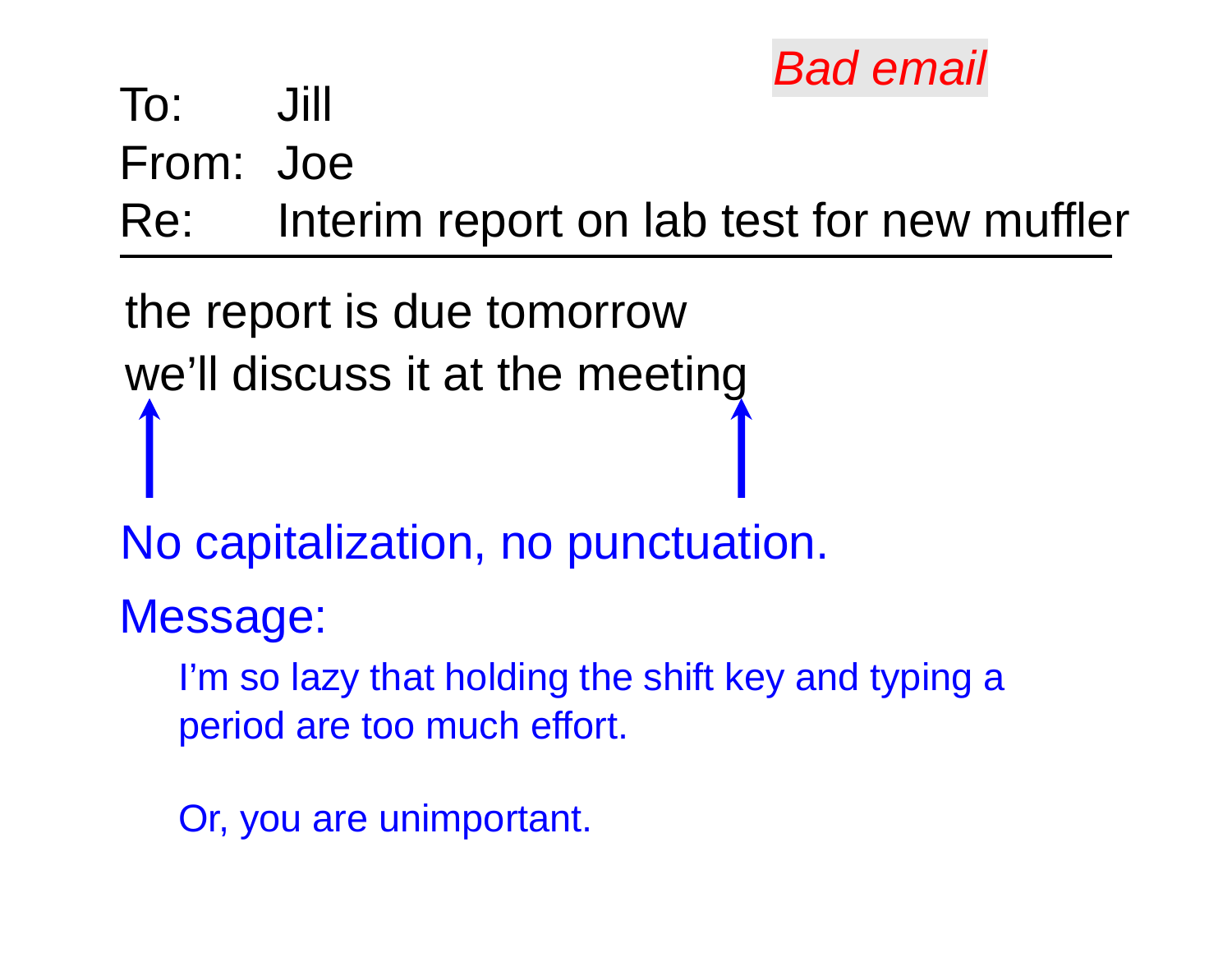

From: Joe

Re: Interim report on lab test for new muffler

the report is due tomorrow we'll discuss it at the meeting

No capitalization, no punctuation.

Message:

I'm so lazy that holding the shift key and typing a period are too much effort.

Or, you are unimportant. Or both.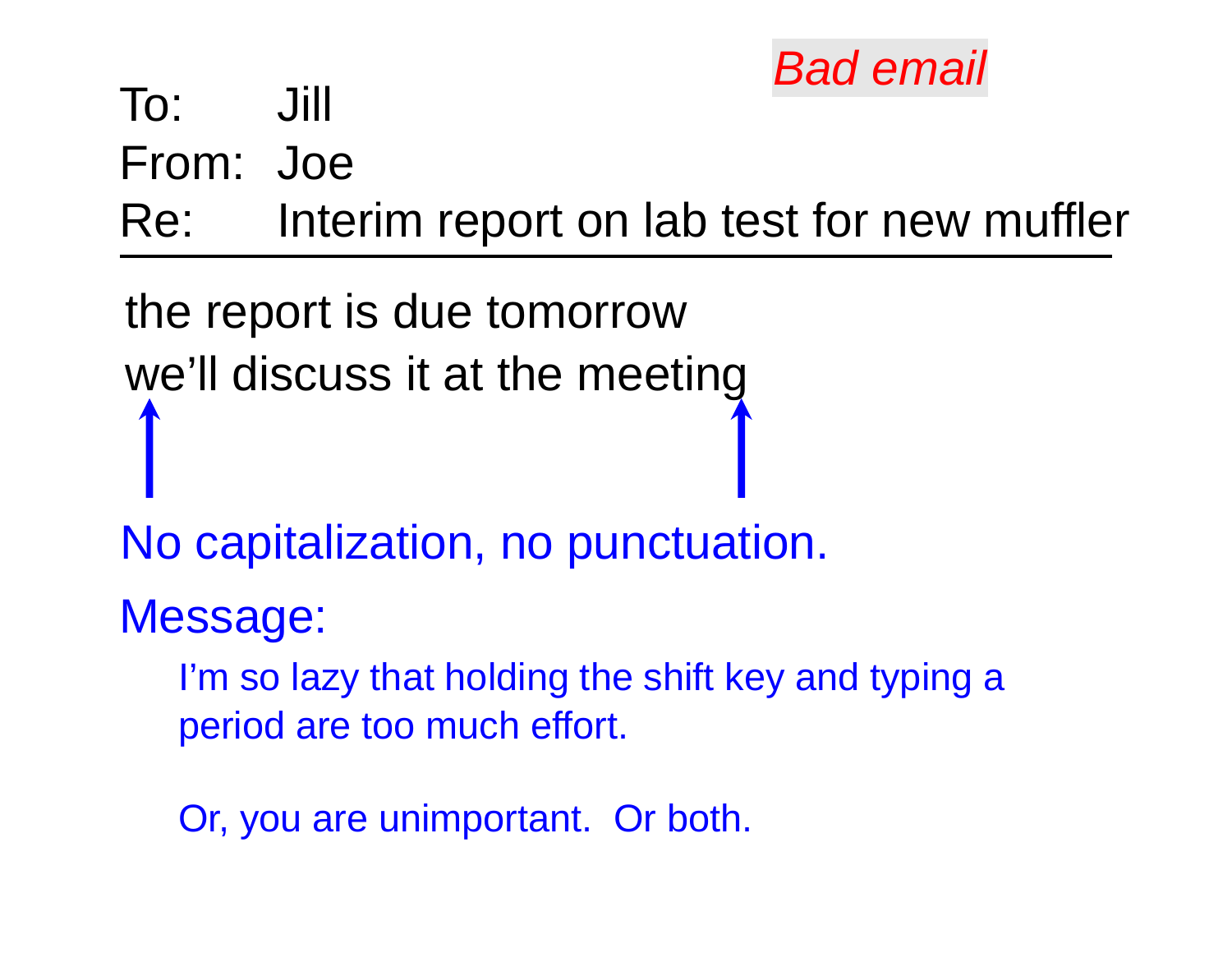

From: Joe

Re: Interim report on lab test for new muffler

the report is due tomorrow we'll discuss it at the meeting Which report?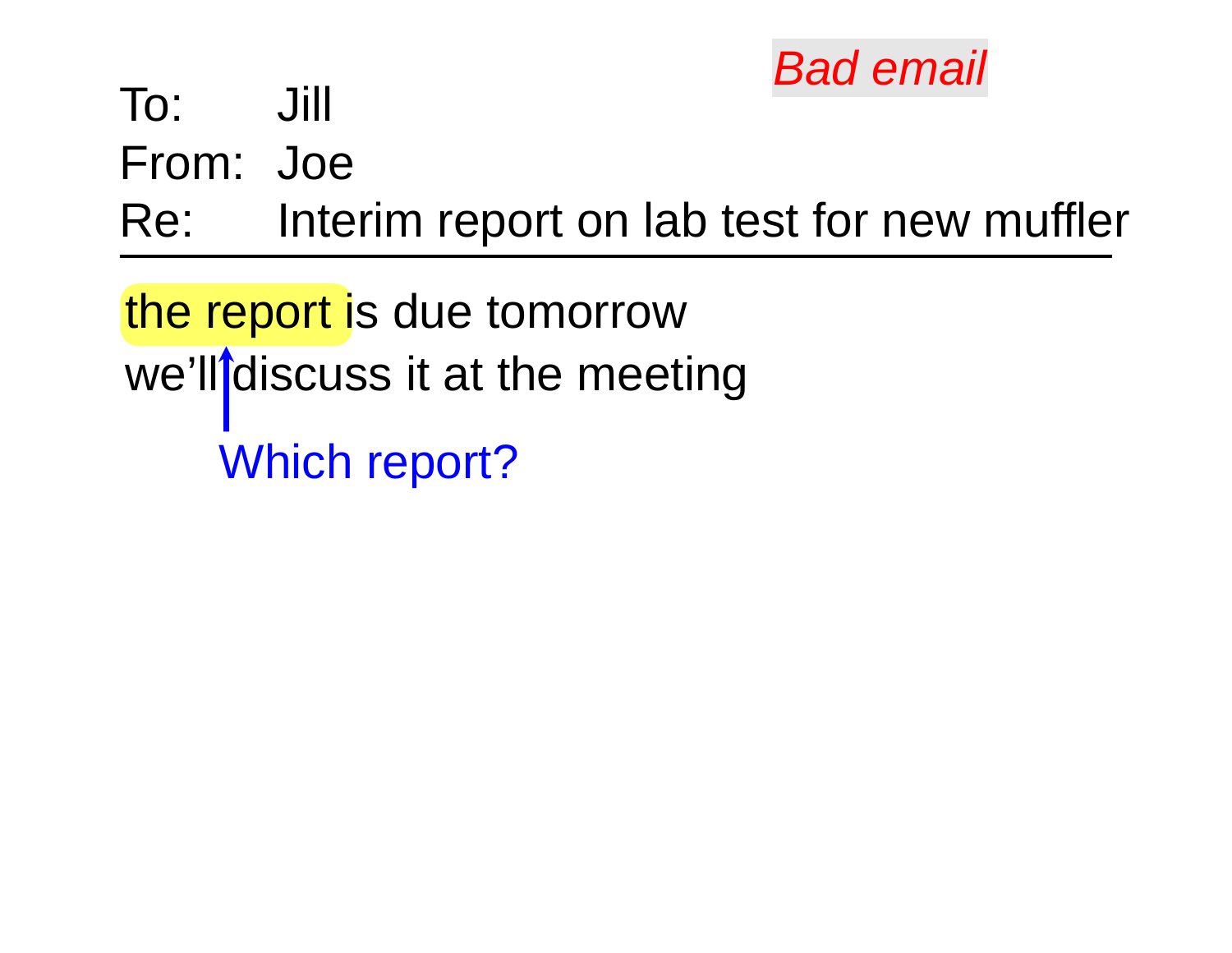

From: Joe

Re: Interim report on lab test for new muffler

the report is due tomorrow we'll discuss it at the meeting

Which report?

It's possible that Joe and Jill share responsibility for only one report. It's also quite likely that Jill is responsible for more than one report. Joe is assuming that Jill can sort this out.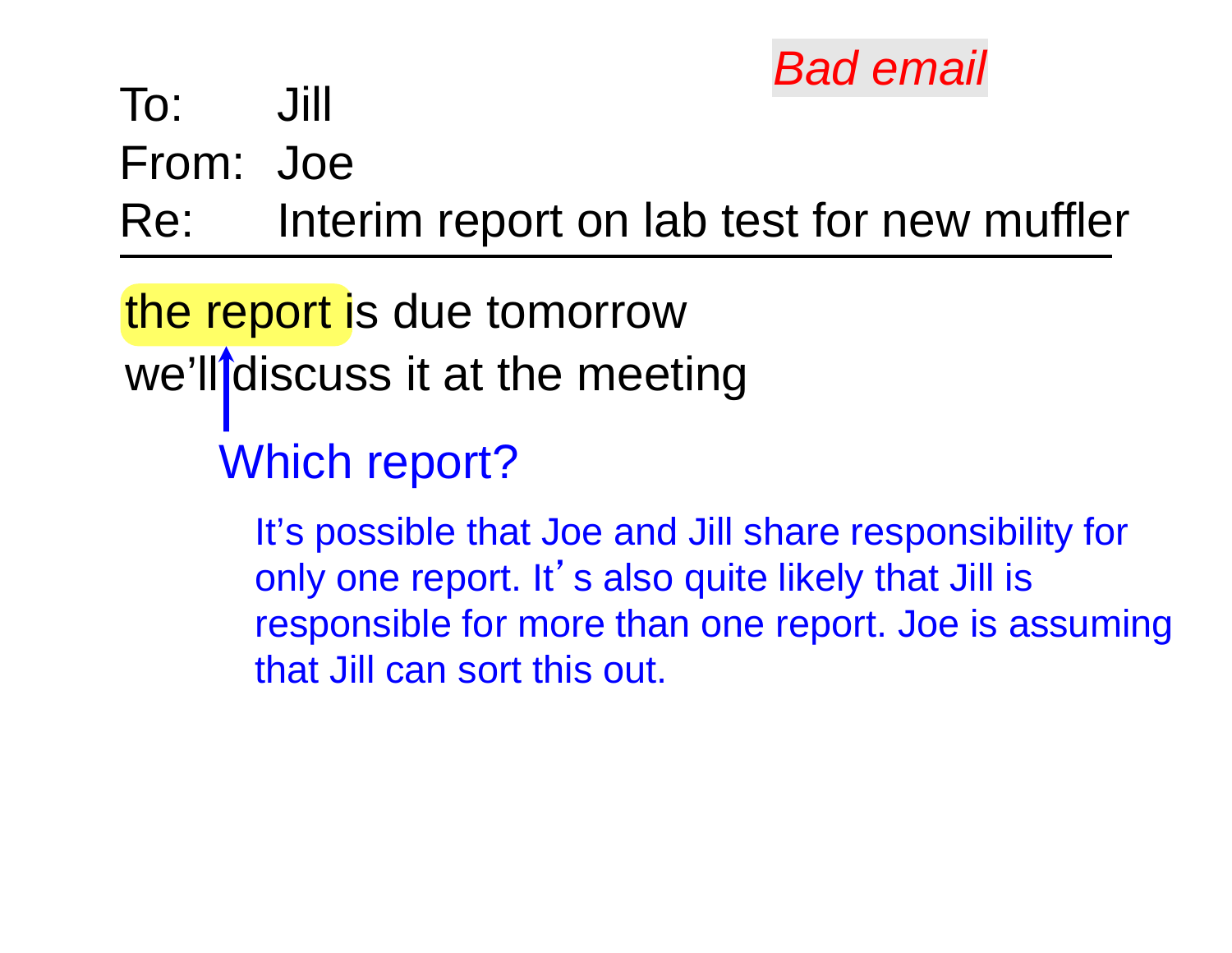

From: Joe

Re: Interim report on lab test for new muffler

the report is due tomorrow we'll discuss it at the meeting

Which report?

It's possible that Joe and Jill share responsibility for only one report. It's also quite likely that Jill is responsible for more than one report. Joe is assuming that Jill can sort this out.

*Joe is putting the responsibility for understanding the message onto the receiver. He is assuming that the context for this message is well understood.*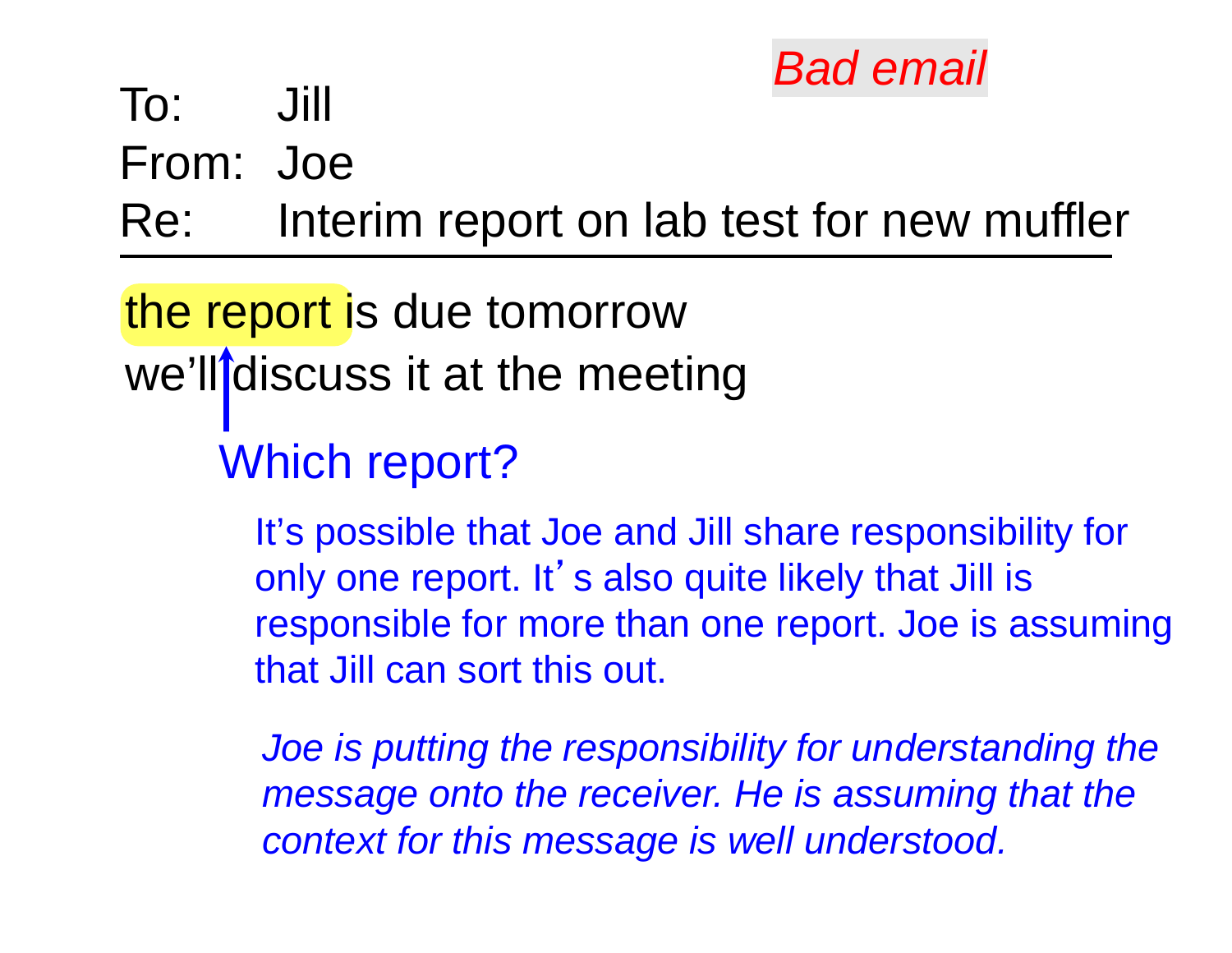

From: Joe

Re: Interim report on lab test for new muffler

the report is due tomorrow we'll discuss it at the meeting

What does the due date mean?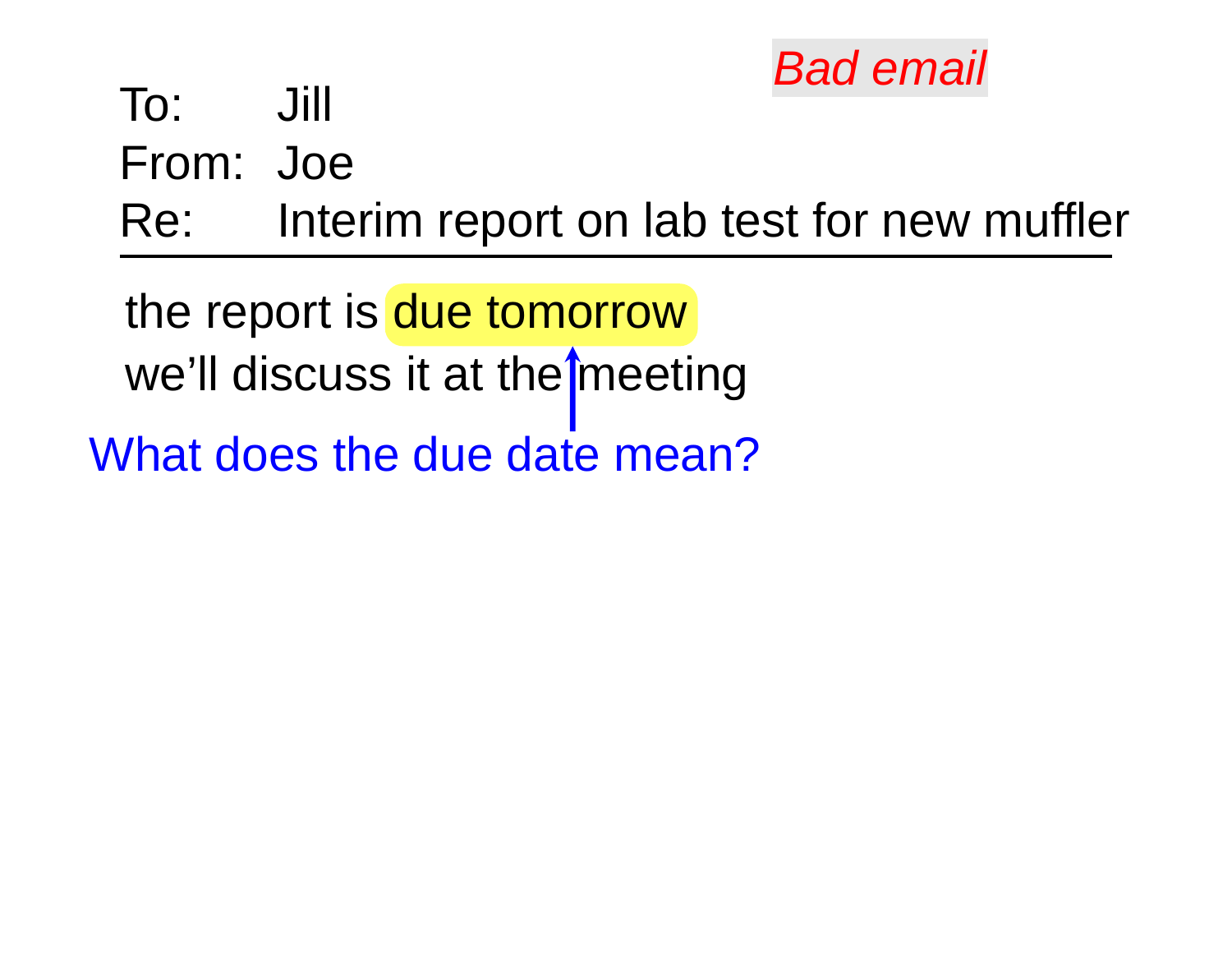

From: Joe

Re: Interim report on lab test for new muffler

the report is due tomorrow we'll discuss it at the meeting

#### What does the due date mean?

Is Joe expressing concern that he is not finished? Is Joe reminding Jill of her responsibility? Is Joe asking for help on a joint responsibility? Is this a complaint about an unwanted assignment?

Once again, Joe is making huge assumptions that the context is mutually known and understood.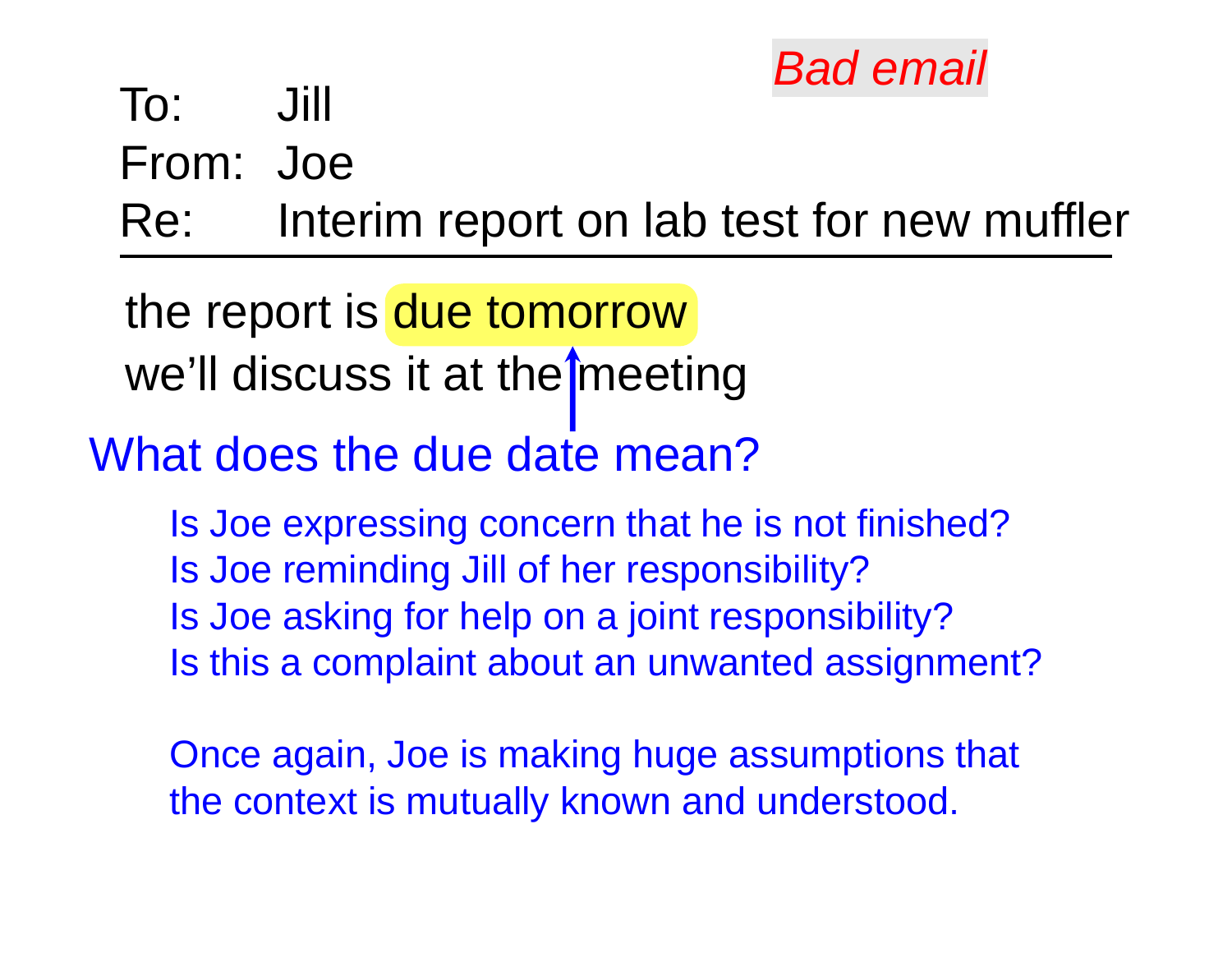

From: Joe

Re: Interim report on lab test for new muffler

the report is due tomorrow

we'll discuss it at the meeting

This statement is too ambiguous.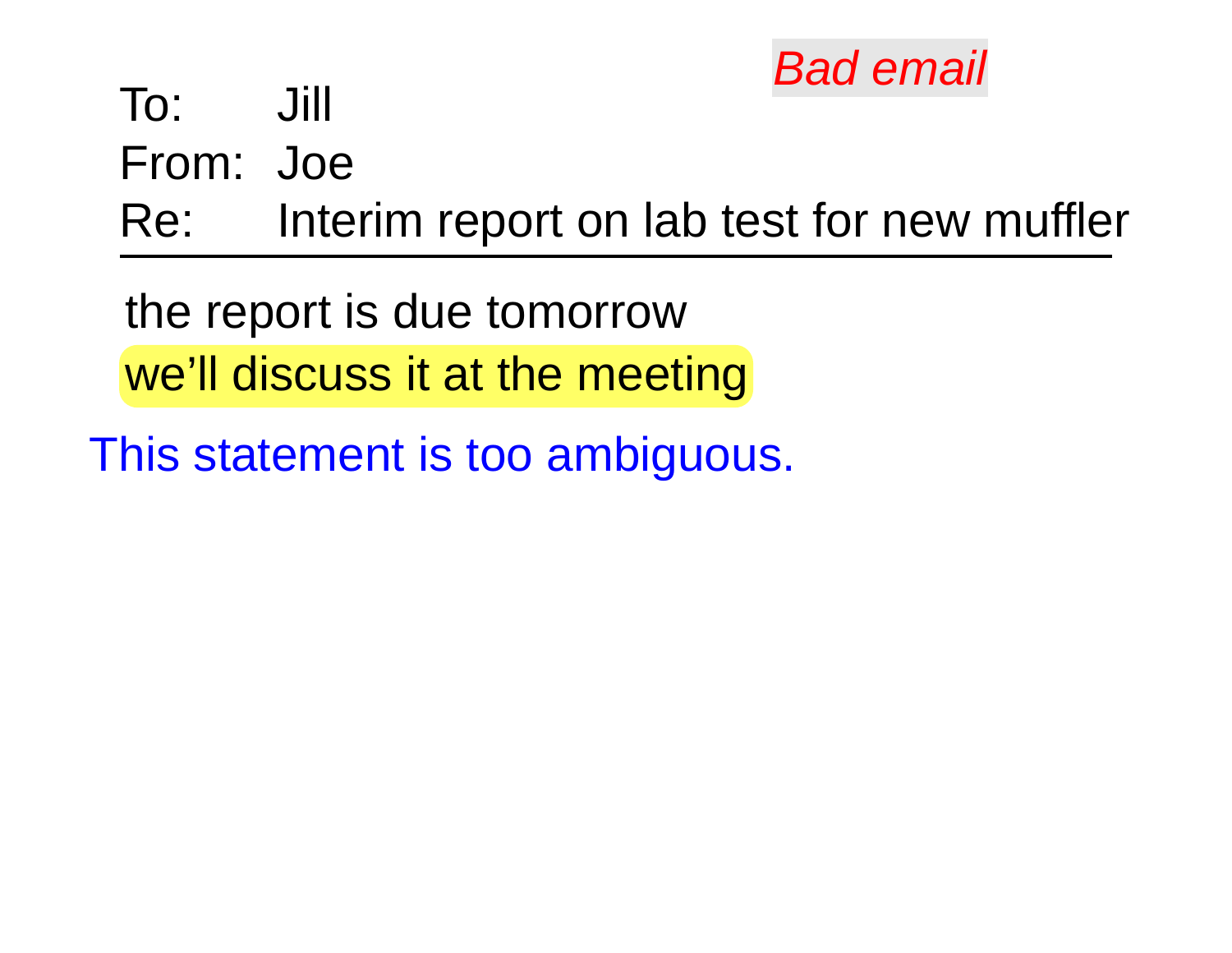

From: Joe

Re: Interim report on lab test for new muffler

the report is due tomorrow we'll discuss it at the meeting

This statement is too ambiguous. What is "it"? The report? The due date? Your responsibility? My responsibility?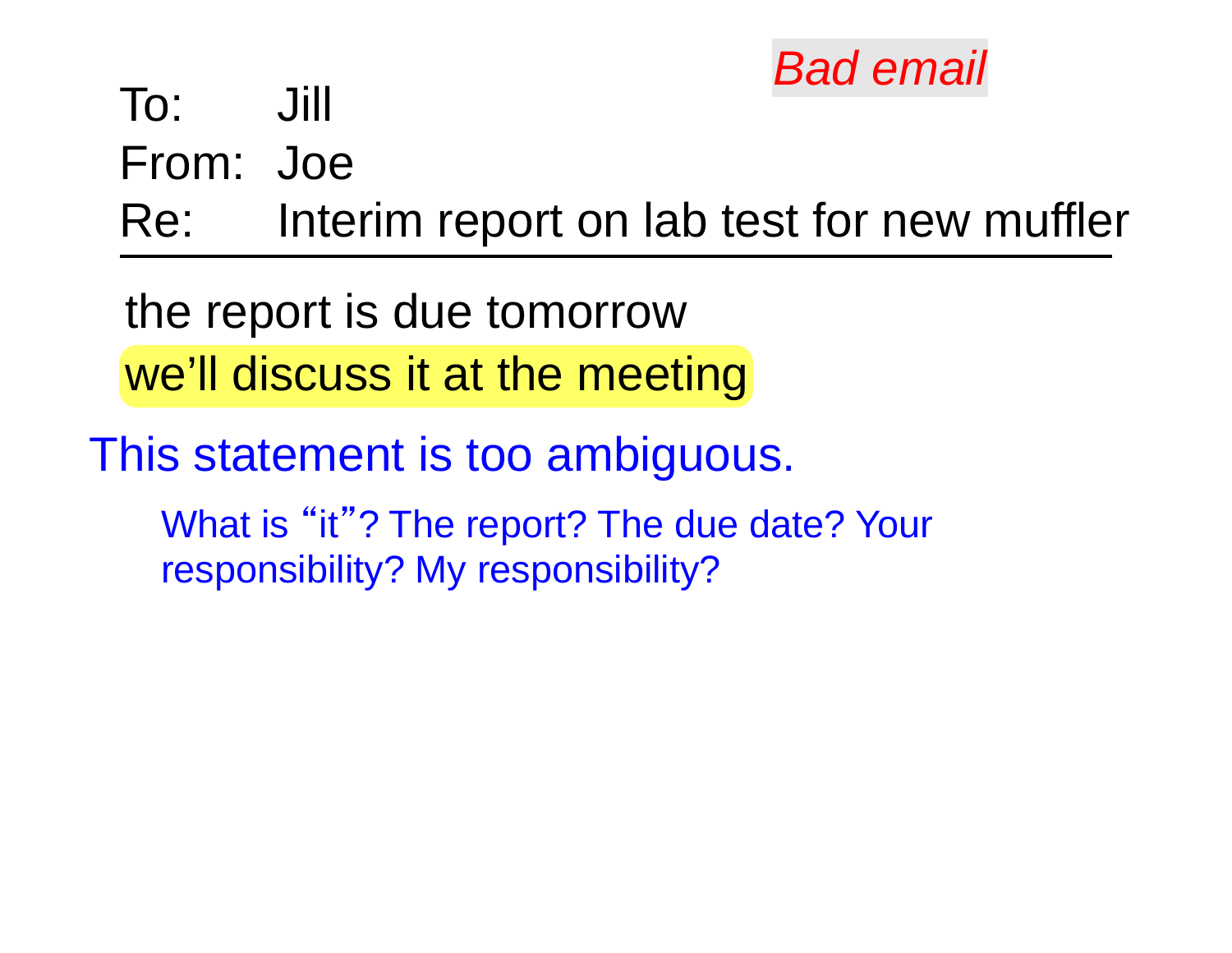

From: Joe

Re: Interim report on lab test for new muffler

the report is due tomorrow we'll discuss it at the meeting

This statement is too ambiguous.

What is "it"? The report? The due date? Your responsibility? My responsibility?

When is the meeting? How does the timing of the meeting relate to the due date for the report?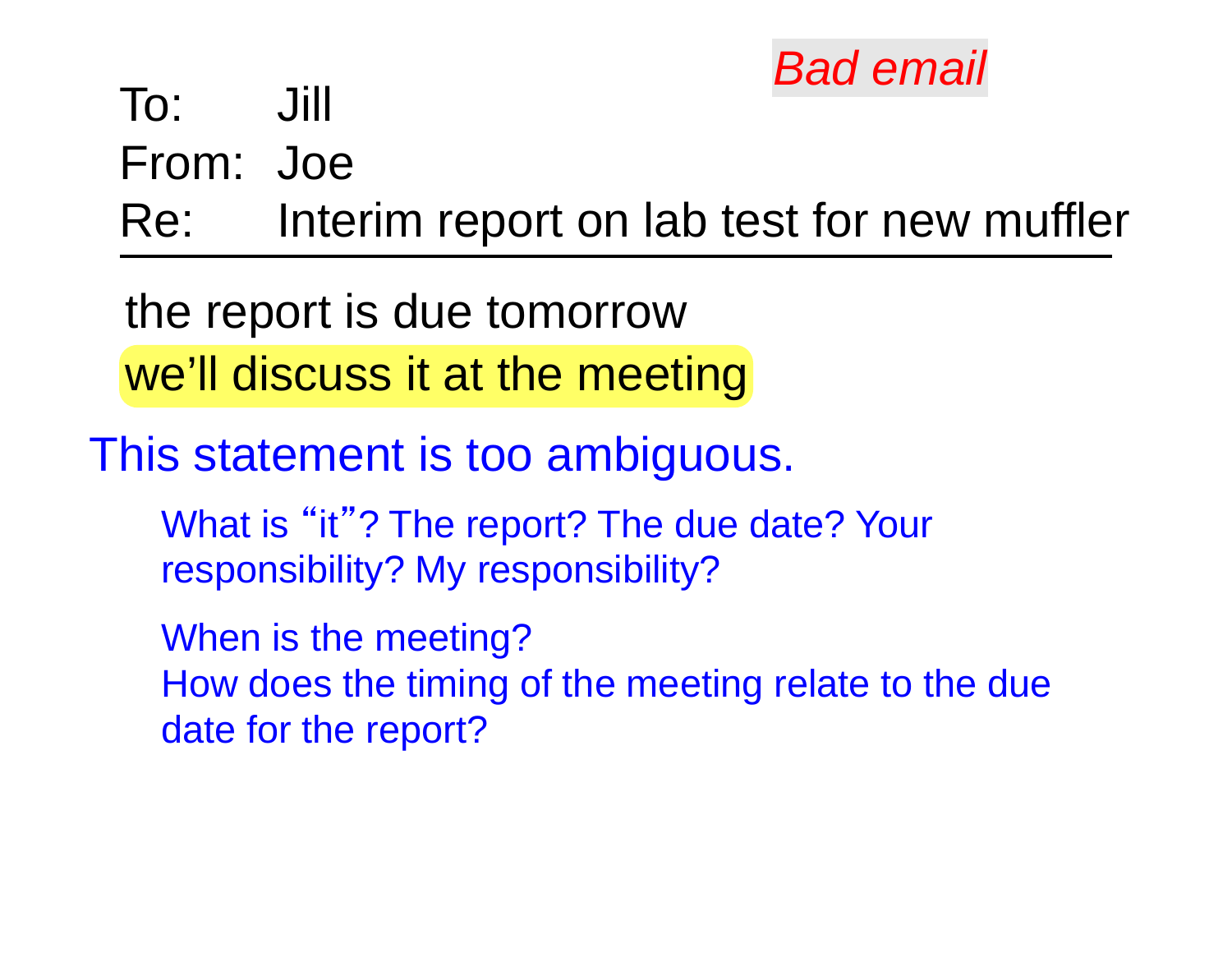

From: Joe

Re: Interim report on lab test for new muffler

the report is due tomorrow we'll discuss it at the meeting

This statement is too ambiguous.

What is "it"? The report? The due date? Your responsibility? My responsibility?

When is the meeting? How does the timing of the meeting relate to the due date for the report?

Is this message a threat? Is Joe saying "Don't worry, I'll take care of it ""?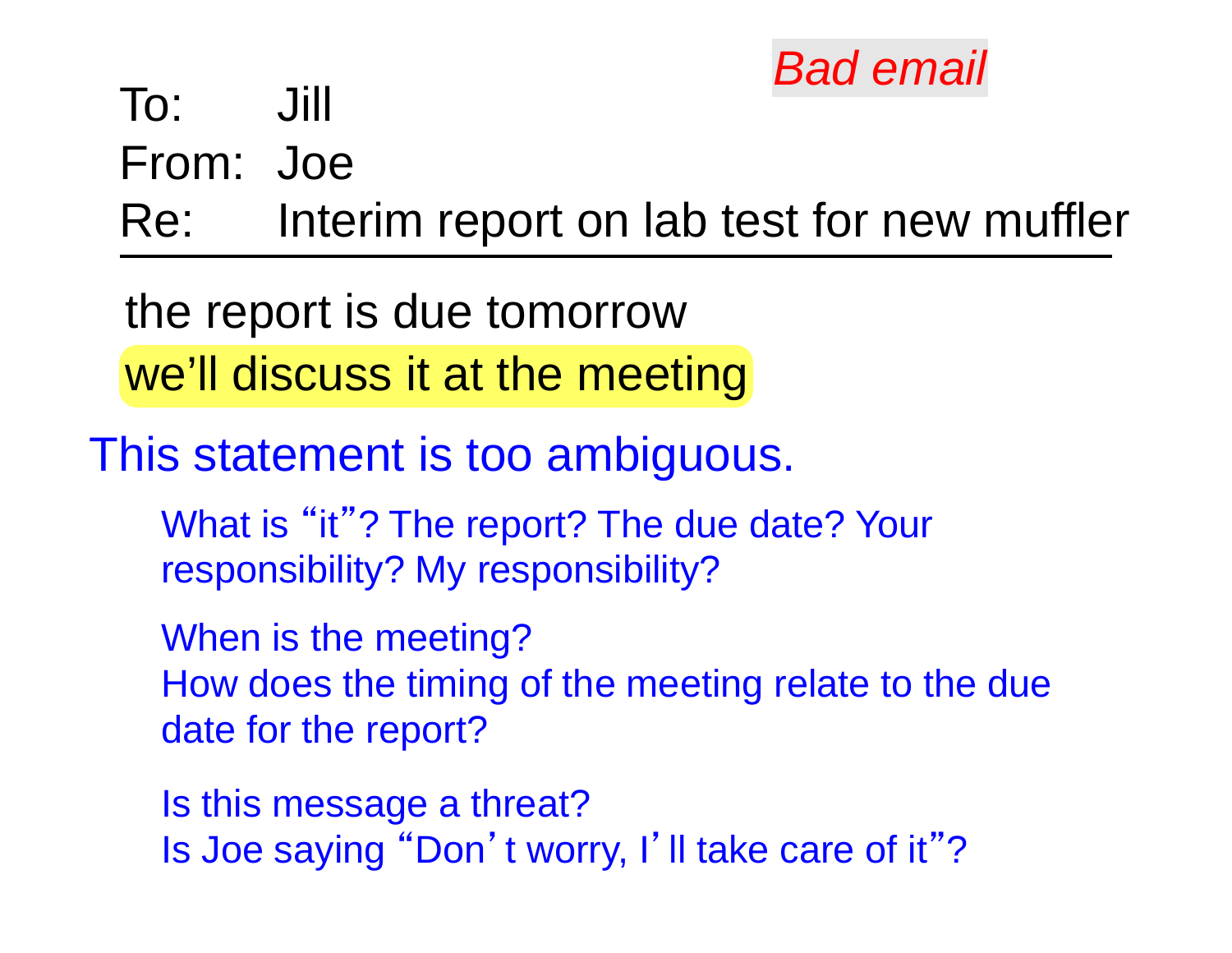

### Jill Smith To:

From: Joe Jones

#### Re: Interim report on lab test for new muffler

The report on acoustic measurements for the muffler upgrade on the new LNG fork lift is due tomorrow. I'm nearly finished. I just need to correct a microphone calibration plot in the appendix. I'll be done by 3:00 PM this afternoon.

I'll be able to answer any questions you have at our 4:00 PM meeting today.

FYI, the current draft of the report is attached.

Joe JonesTest Engineering x-4364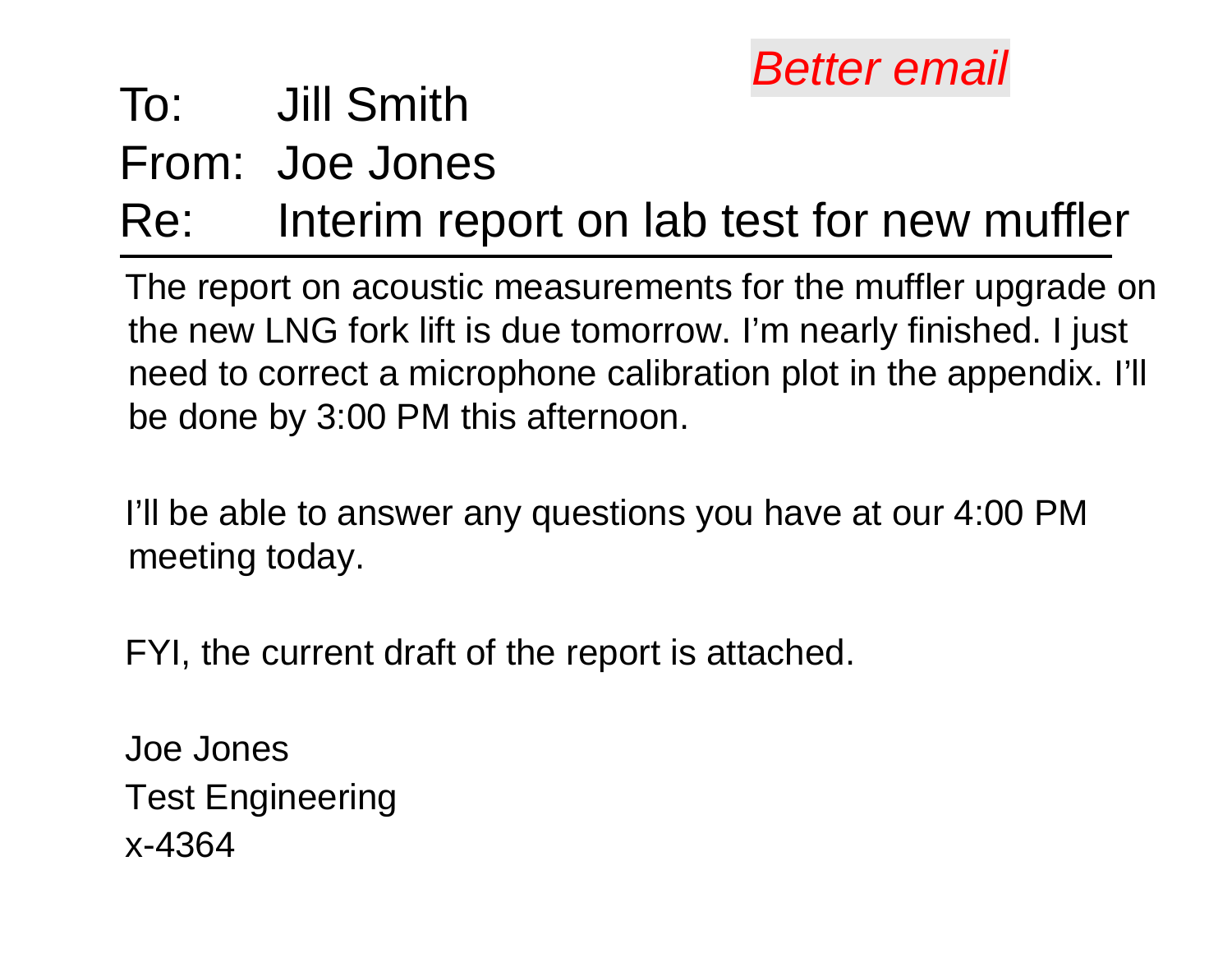

Professor Smith To: From: Joe Re: Hey!

im confused about problem 8 can u give me a hint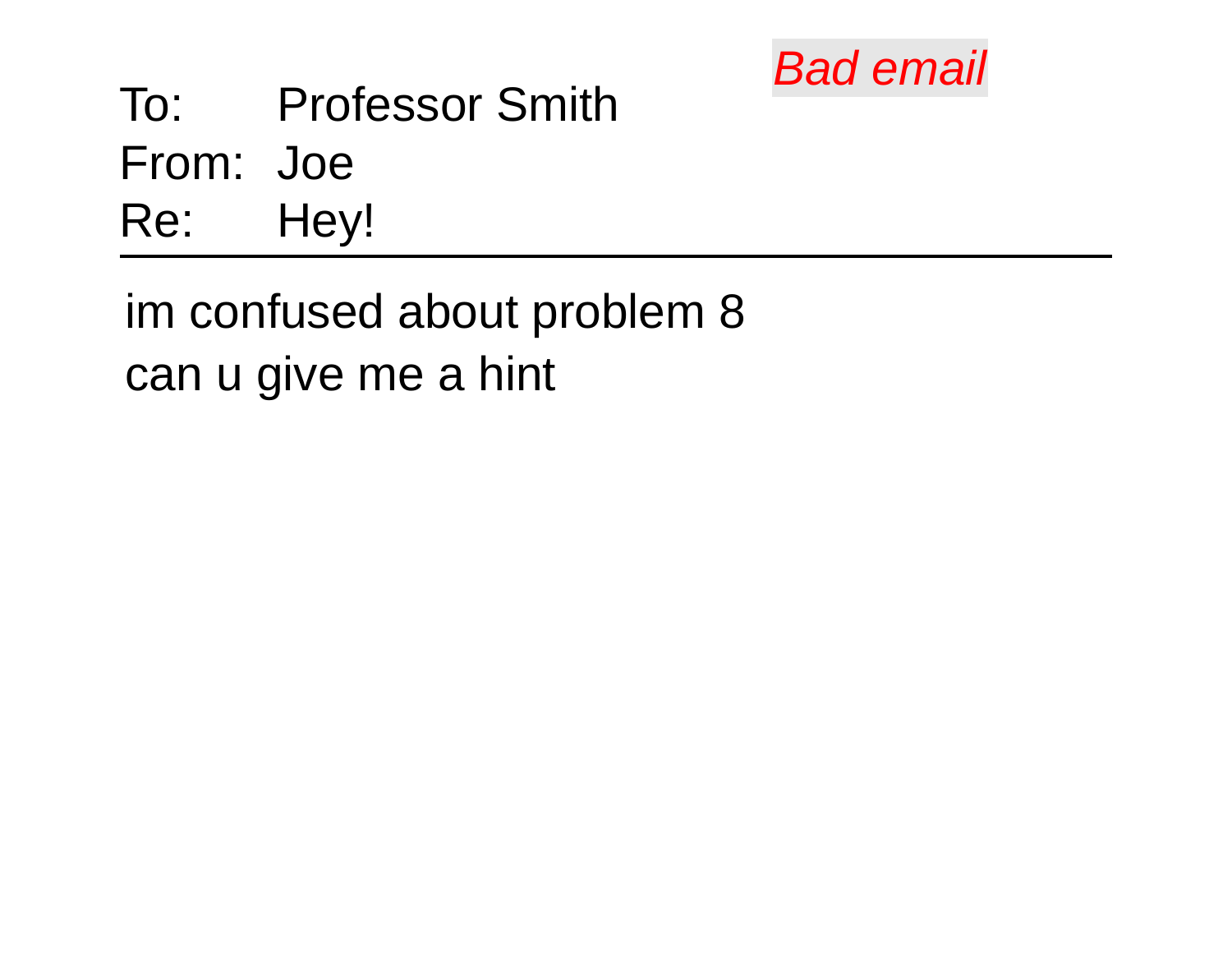

#### Professor Smith To:

From: Joe Jones

#### ME 120, Problem Set 2, Problem 8 Re:

I've been working on problem 8 for about an hour, and I'm confused about whether we can treat the air as incompressible.

If I assume the air is incompressible, the work input to the compressor is 50 kW, which seems low. If I assume the air is compressible, I don't think I can use of the formulas in Chapter 3 unless I also assume the compression is adiabatic. Can I assume the compression as adiabatic?

I can come to your office hours tomorrow. If you get this email before then, and have time to give me a hint, I might be able to work the rest of the solution on my own.

Joe Jones, joe\_jones@gmail.com ME 120, Tuesday section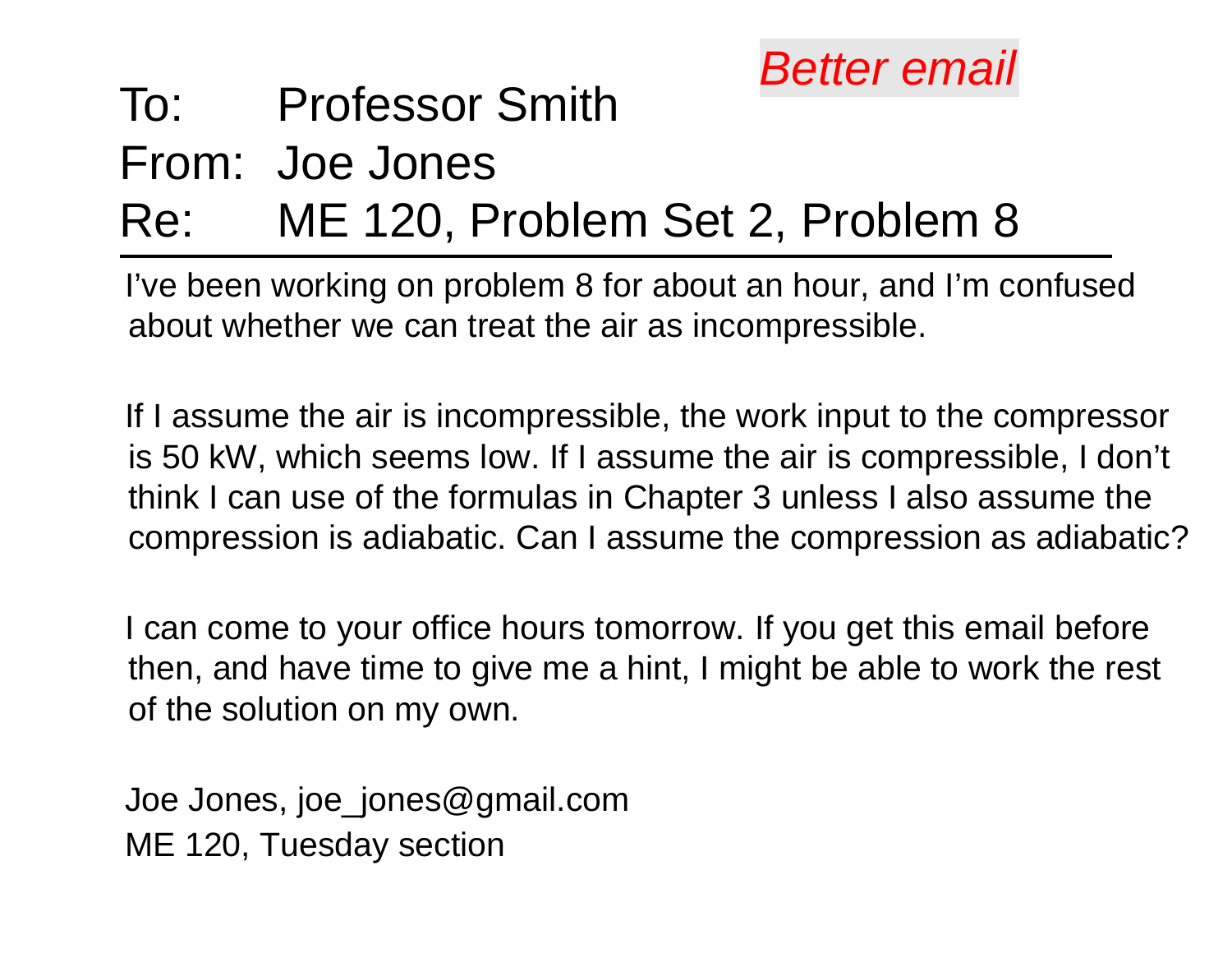#### Professor Smith To:

From: Joe Jones

#### ME 120, Problem Set 2, Problem 8 Re:

I've been working on problem 8 for about an hour, and I'm confused about whether we can treat the air as incompressible.

If I assume the air is incompressible, the work input to the compressor is 50 kW, which seems low. If I assume the air is compressible, I don't think I can use of the formulas in Chapter 3 unless I also assume the compression is adiabatic. Can I assume the compression as adiabatic?

I can come to your office hours tomorrow. If you get this email before then, and have time to give me a hint, I might be able to work the rest of the solution on my own.

Thanks, Joe Jones, joe\_jones@gmail.com ME 120, Tuesday section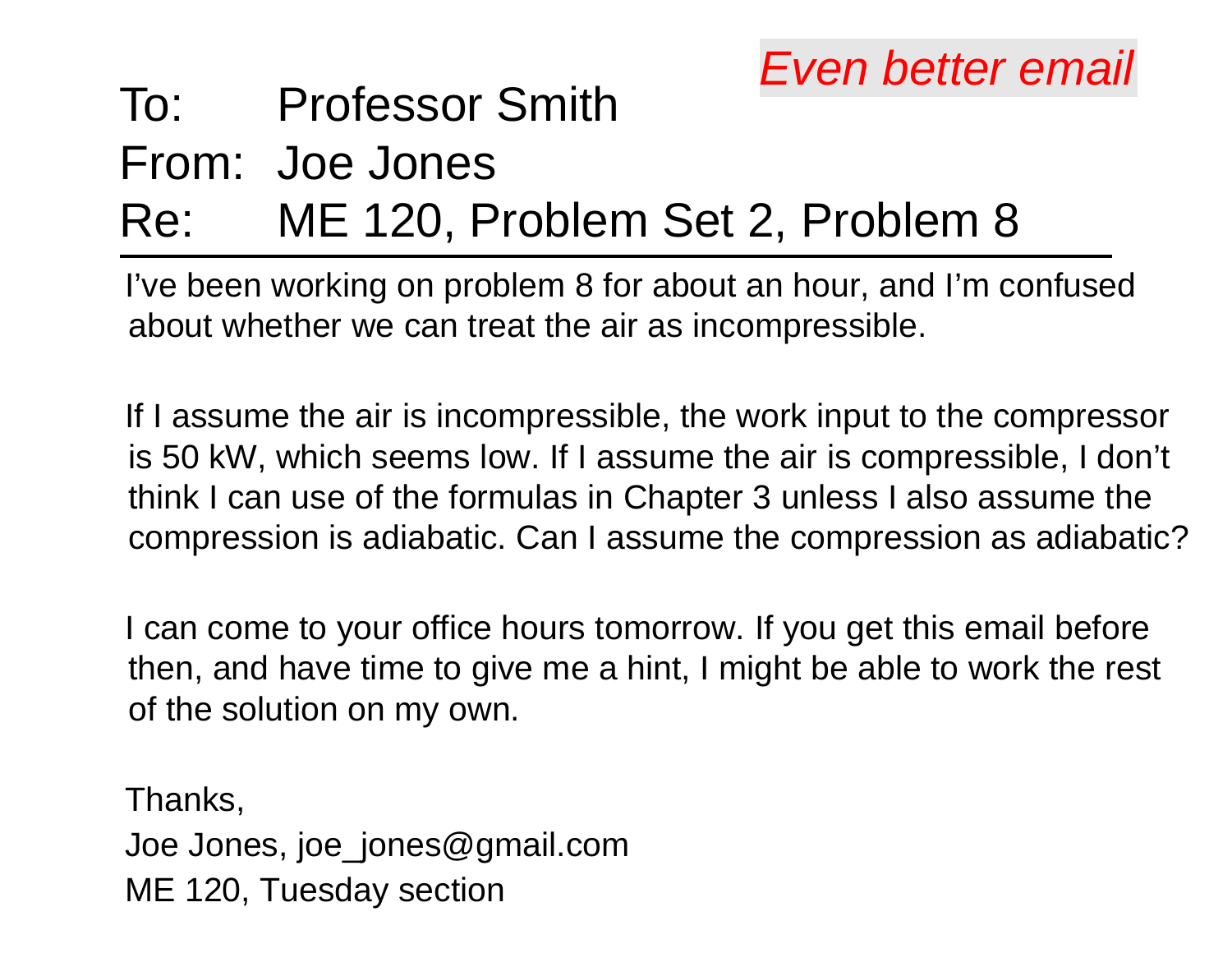### Email Guidelines

#### Basic principles

- $\bullet$ Be direct and brief: One main point per email.
- Provide context for decisions.
- •Write in complete sentences with proper punctuation.
- Use short paragraphs.
- Avoid jokes or emotional content.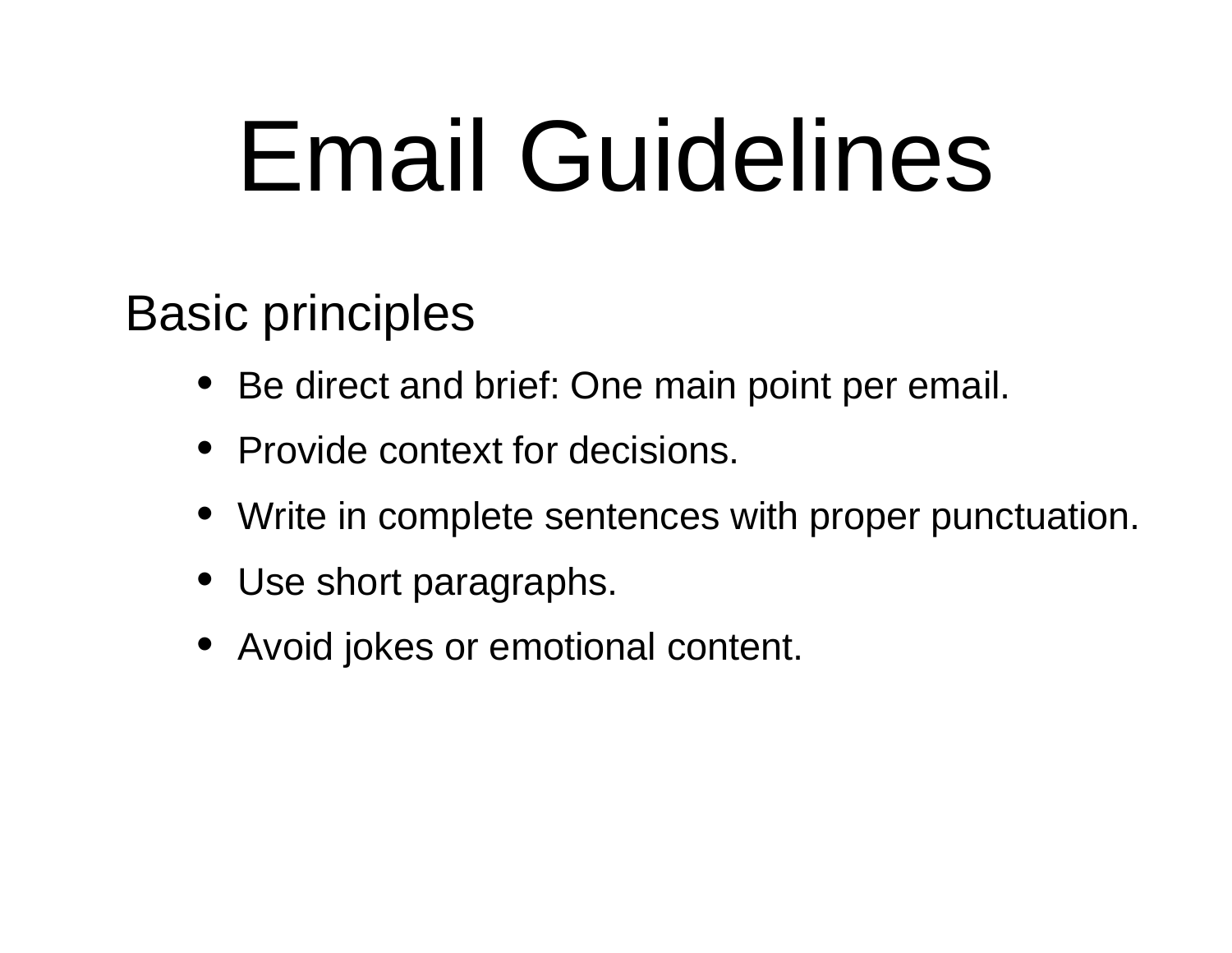### Email Guidelines

#### Make these assumptions

- The recipient is busy.
- The recipient does not have time to read long, rambling messages.
- The recipient is not focused only on solving your problems.
- The recipient prefers questions that have short, direct answers. Questions with yes/no answers are best.
- Your jokes are probably not very funny. Those jokes are even less funny via email.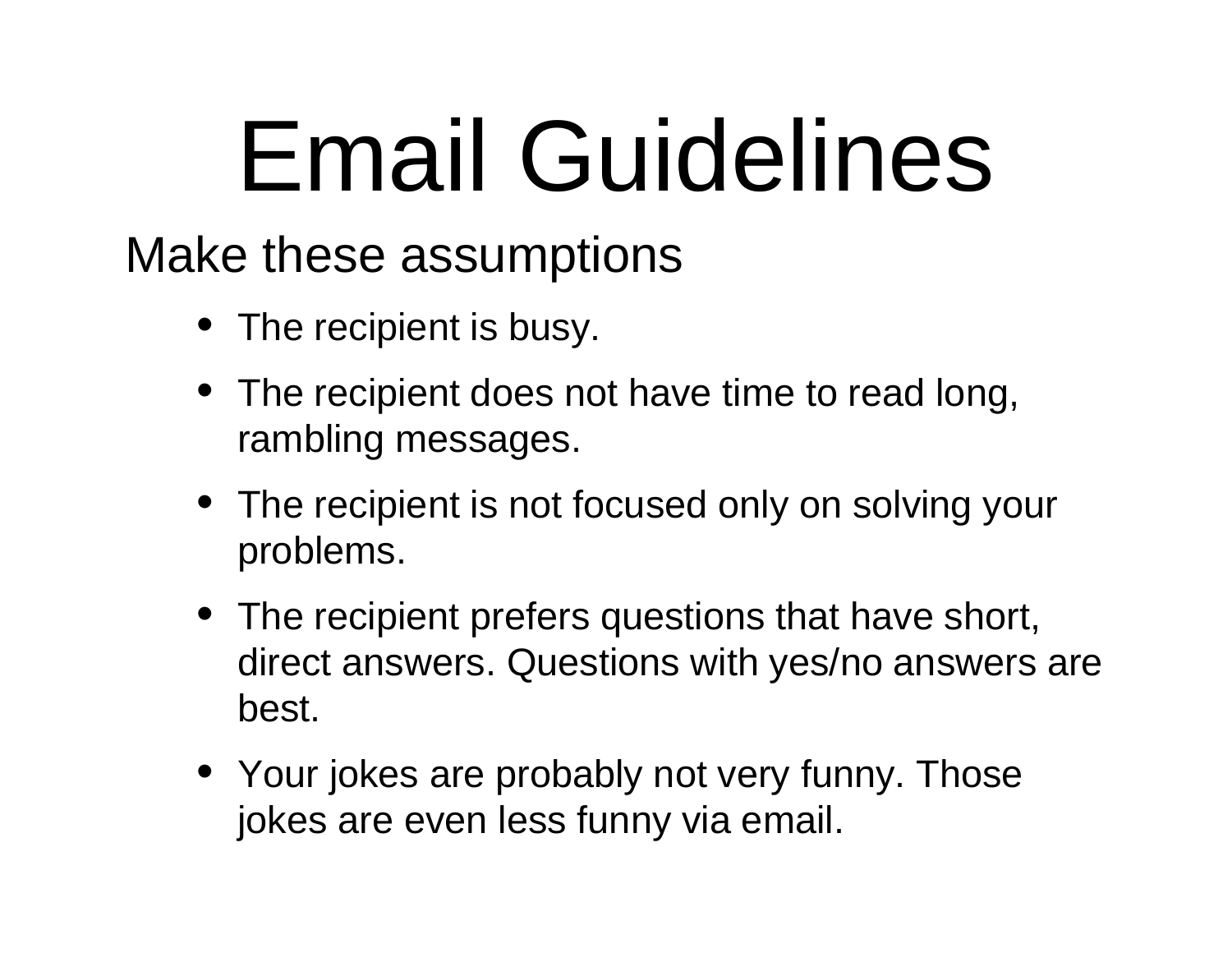### Web references

Web sites with useful email advice

- http://webfoot.com/advice/email.top.php
- •http://www.businessemailetiquette.com/
- $\bullet$ http://www.netmanners.com/email-etiquette/
- http://www.mindtools.com/CommSkll/EmailC ommunication.htm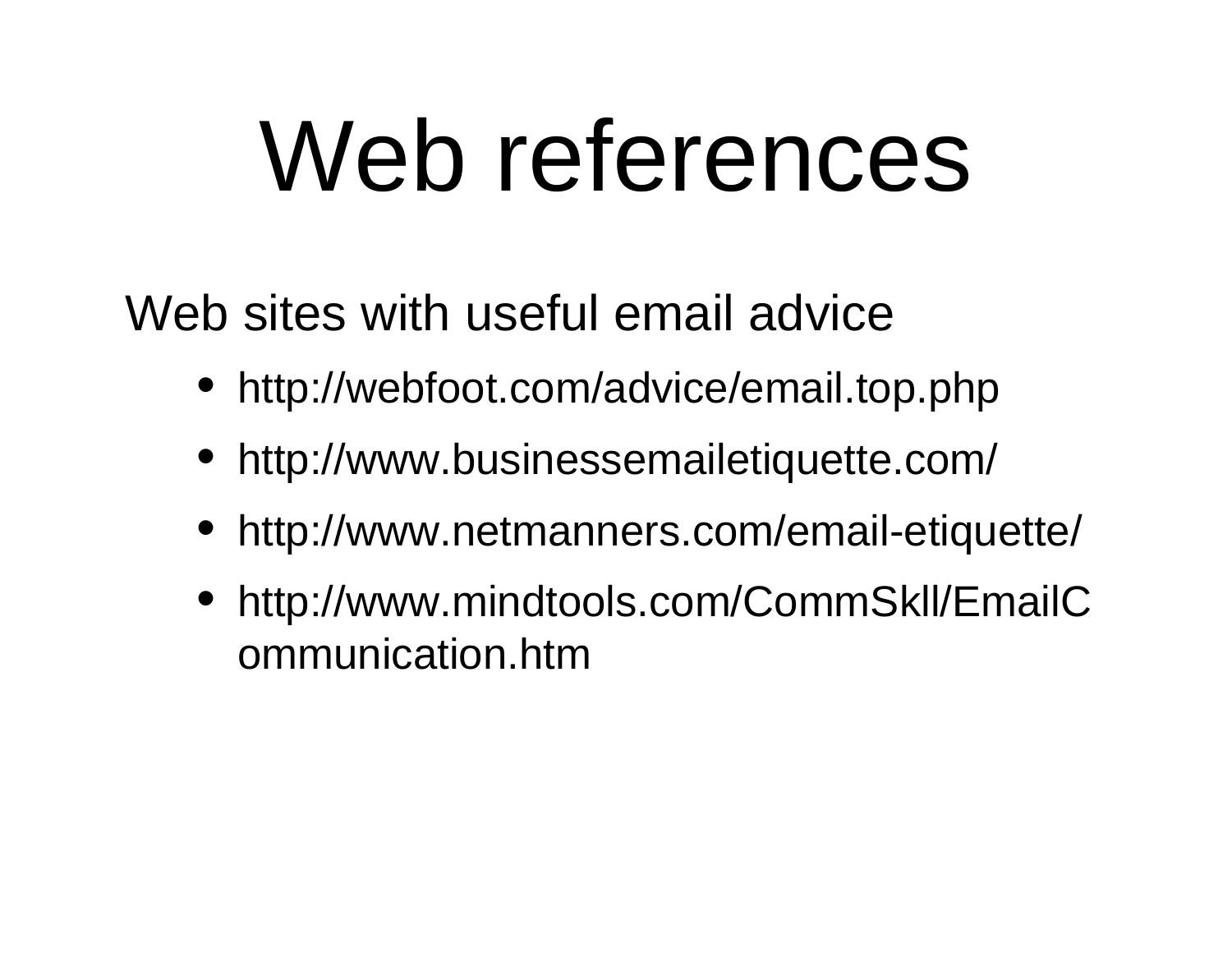### General Advice

Would you feel comfortable seeing this message printed in the daily newspaper, or read aloud by a television news reporter?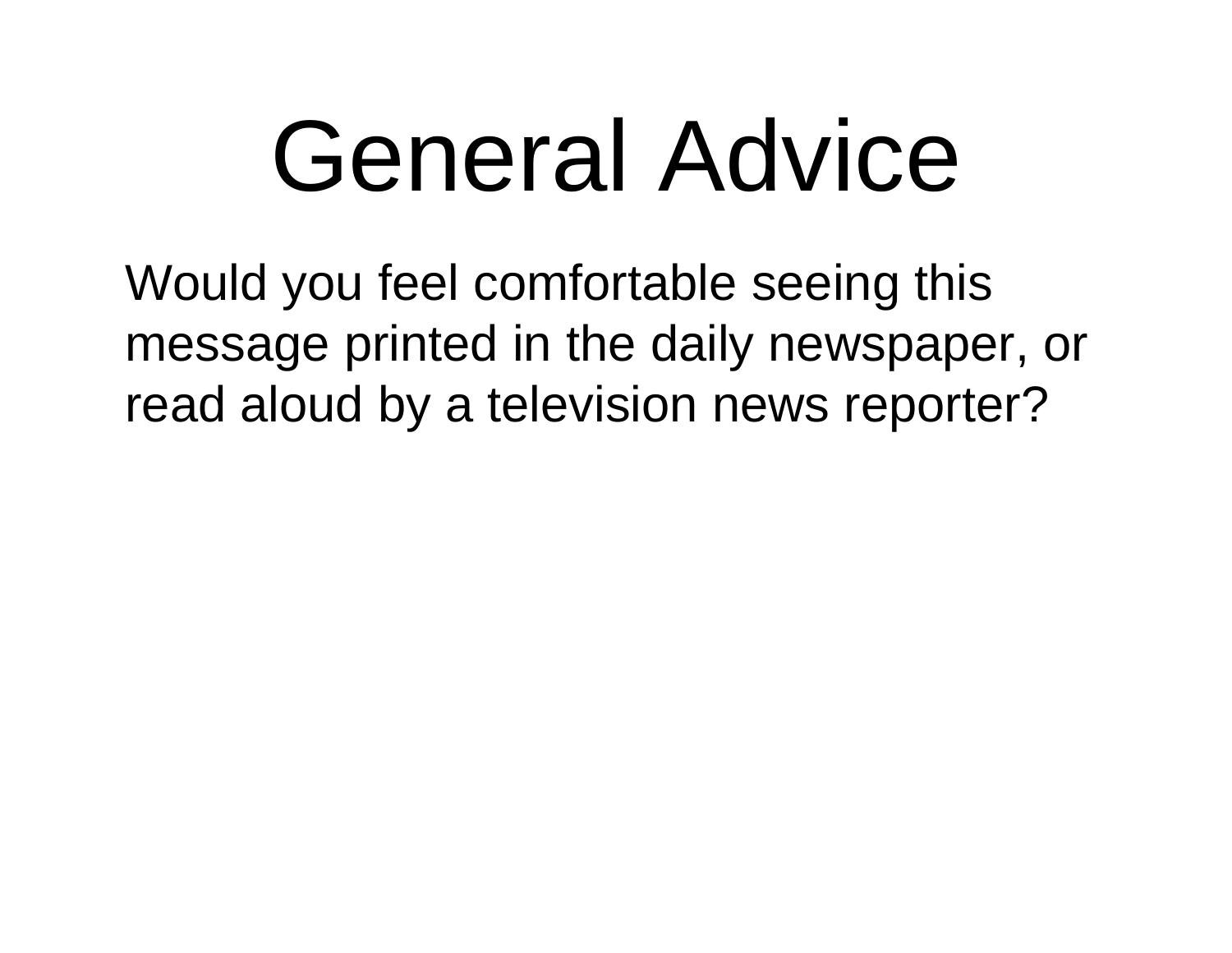# General Advice

Would you feel comfortable seeing this message printed in the daily newspaper, or read aloud by a television news reporter?

- Emotions are normal. Acting out of emotion often leads to trouble.
- Separate feelings from strategy and tactics.
- Venting emotion may feel OK in the moment, but will it help me obtain my goal.